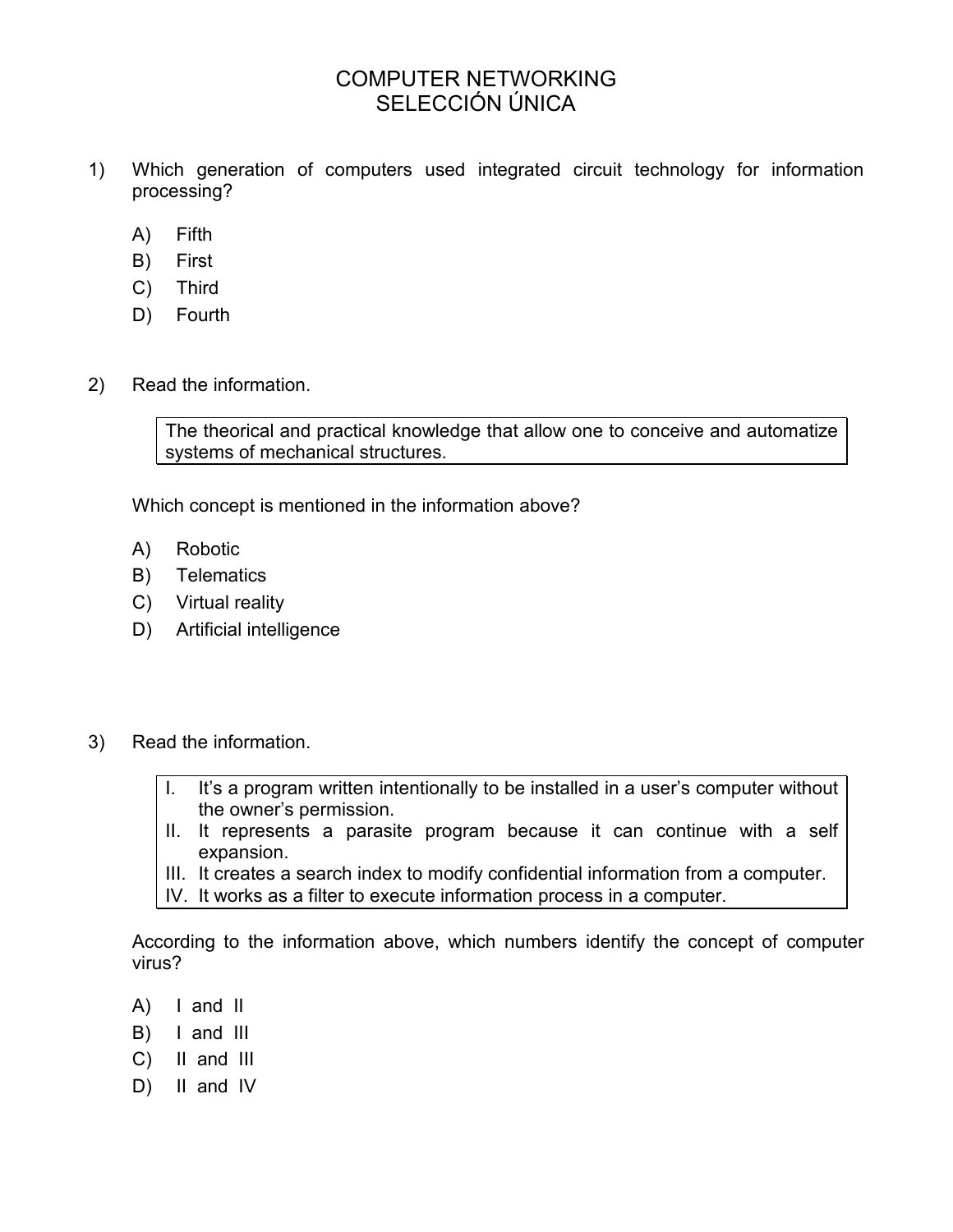4) Read the definition.

Application that is installed in a network to protect it against unauthorized users and malicious attacks.

Which concept refers to the definition above? The

- A) Firewall
- B) Adware
- C) Spyware
- D) Gradware
- 5) Consider the operating system command for MS-DOS.

|--|

The command above allows to example the command  $\sim$ 

- A) present a wide format list with the names of the files in a directory
- B) display the names of the files of all directories and subdirectories
- C) display the names of the files in common letters
- D) show the files attributes conforming a directory
- 6) In the MS-DOS operating system, the PATH command specifies
	- A) a list of subdirectories where the MS-DOS looks for executables files
	- B) a driver to use the extended memory
	- C) the height and length of the screen
	- D) the mode of the parallel printer (port)
- 7) Read the information.

This kind of service represents a method of real time communication based on text, performed through a network among two or more users.

According to the previous information, what type of service is offered by the Internet? The \_\_\_\_\_\_\_\_\_\_\_\_\_\_\_\_\_\_\_\_\_\_\_\_\_\_\_\_\_\_\_\_\_\_.

- A) chat
- B) e-mail
- C) telnet
- D) file transfer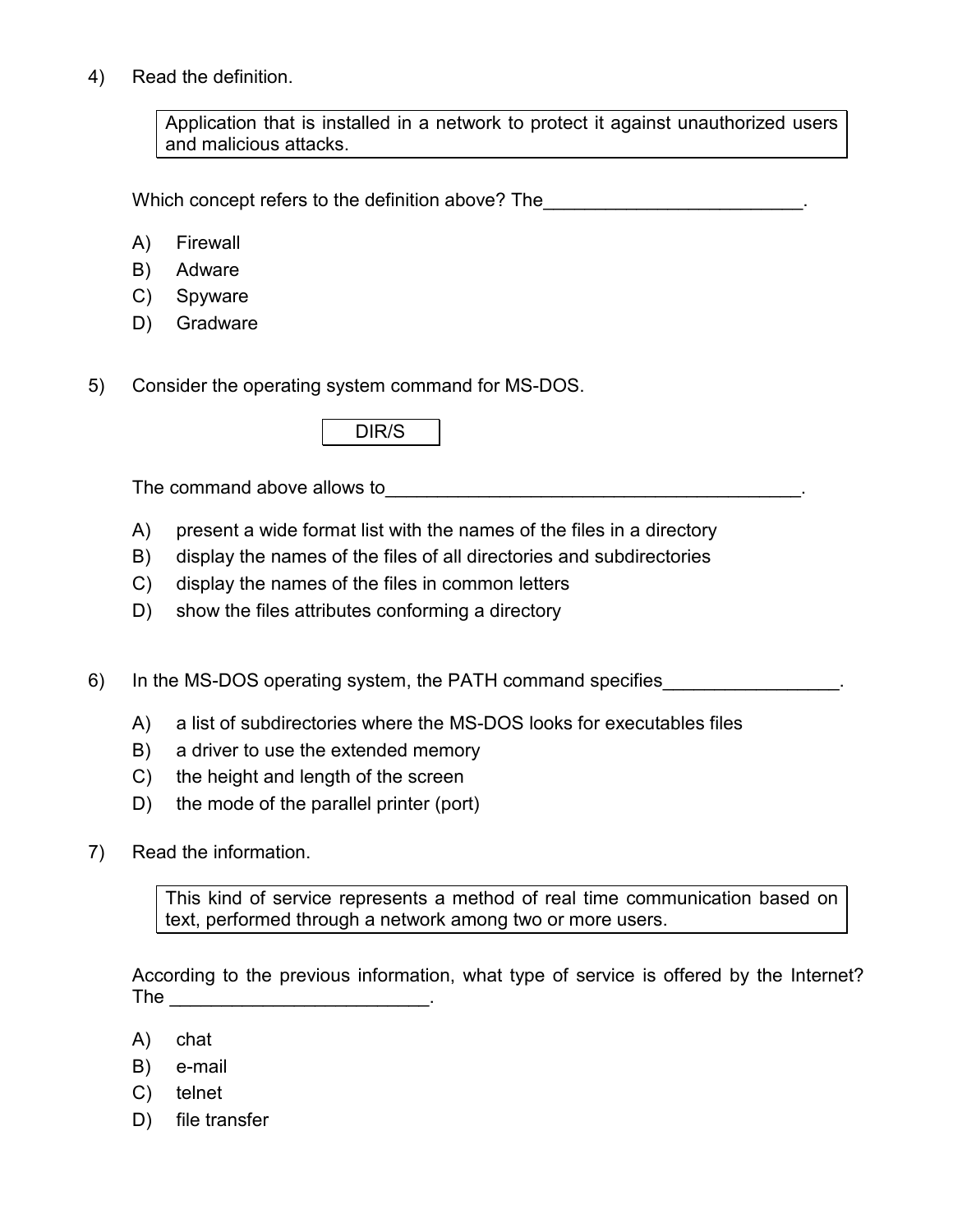- 8) The protocol below that provides the right access to information on the World Wide Web is  $\rule{1em}{0.15mm}$ 
	- A) URL
	- B) FTP
	- C) HTML
	- D) HTTP
- 9) Read the information.
	- I. It works like a starting point for the online users' experience.
	- II. It uses the chromatic circle to set for searchers index.
	- III. It uses explicit and consistent labels for navigation.
	- IV. It offers a guide to the search of information.

According to the information above, which numbers identify a navigational web site?

- A) I and IV
- B) I and III
- C) II and IV
- D) II and III
- 10) Read the information.

The web site doesn't create content at the time a user visits it, but keeps previously information in the web server. The same is applied to all the guests.

Based on the previous information, what kind of site is the information referring to? The  $\blacksquare$  site.

- A) static
- B) effective
- C) dynamic
- D) interactive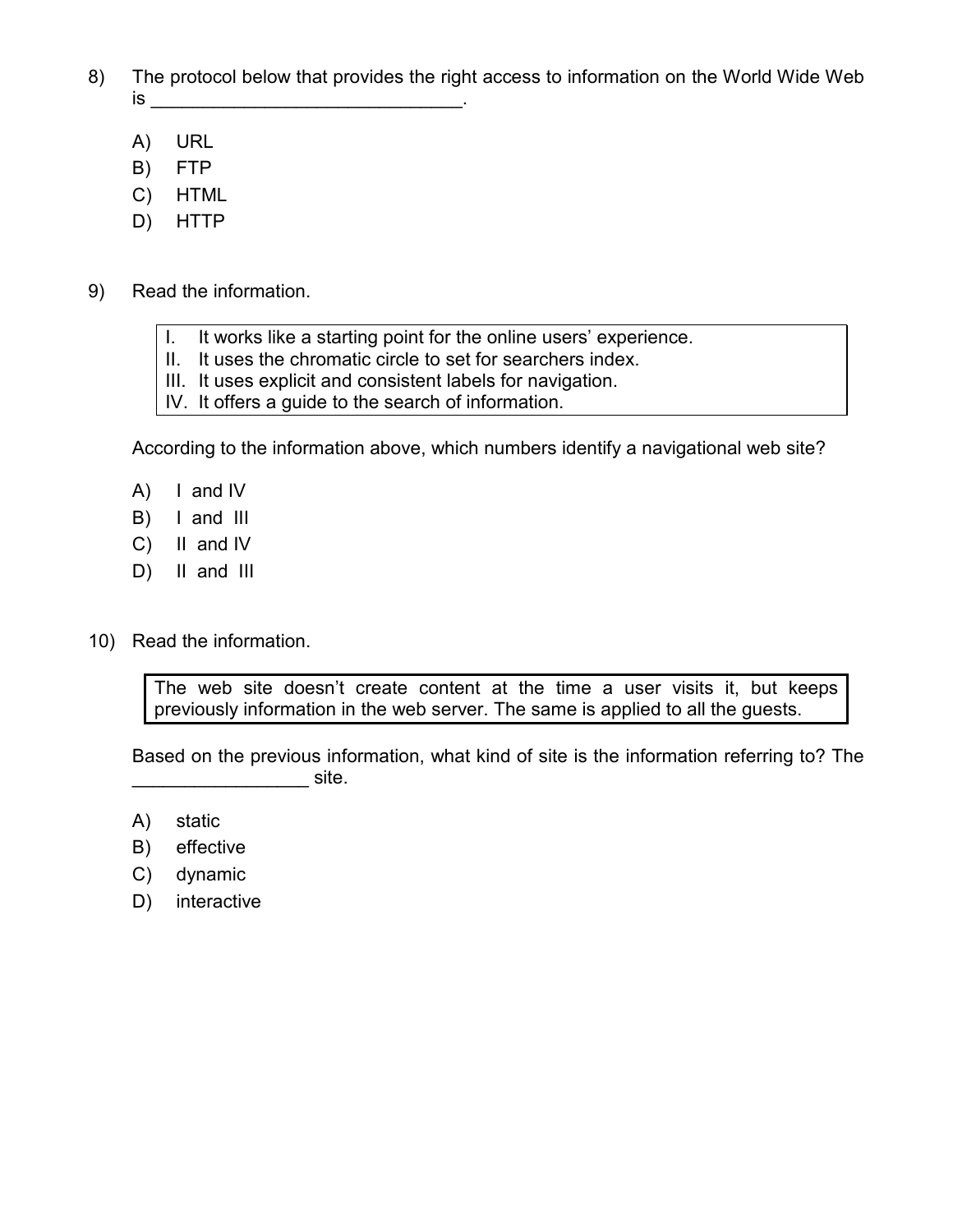- 11) Read the list of components.
	- I. Input
	- II. Process
	- III. Feasibility
	- IV. Performance

According to the previous information, which numbers identify two basic components of any information system?

- A) I and II
- B) I and III
- C) II and IV
- D) III and IV
- 12) Read the text about connectivity.

It represents a multiplexing technique that distributes information units called alternate time slots. It offers multiple access to a small group of frequencies.

According to the previous information, what telephone technology does the text refer to?

- A) GSM
- B) UMTS
- C) TDMA
- D) GPRS
- 13) Read the information about connectivity:

I. It is a communication protocol designed for low consumption equipment and coverage.

II. It is an industrial specification for personal wireless networks.

III. It uses the standard IEEE 802.15.

What is the wireless technology presented in the information above?

- A) Wi Fi
- B) Satellite
- C) Bluetooth
- D) Microwave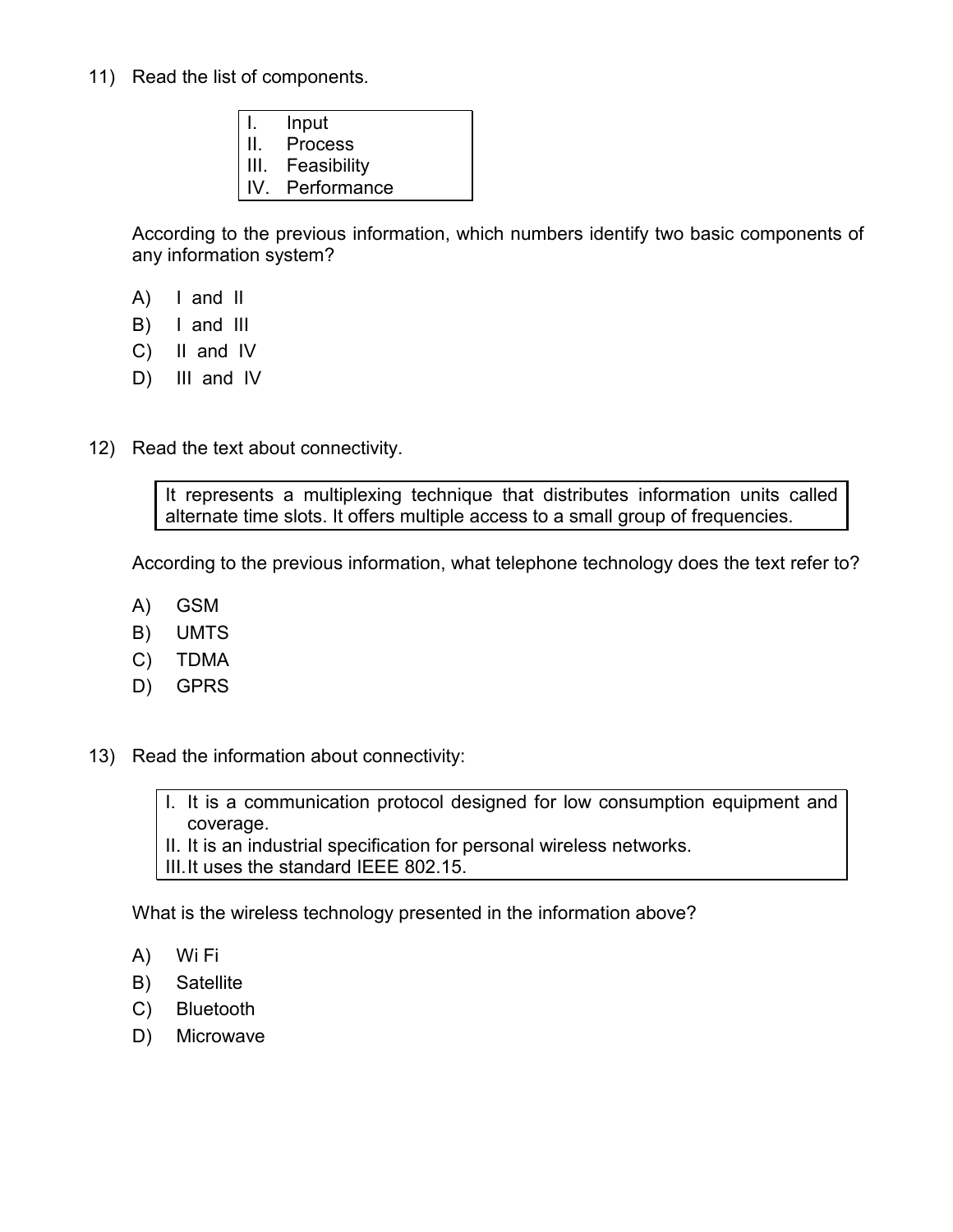- 14) What kind of chemical agents can be found in a workplace?
	- A) powder, humidity and bacteria
	- B) bacteria , radiation and noise
	- C) humidity, fungus and noise
	- D) dust, fog and gasses
- 15) Read the information about computer architecture.
	- I. It contains eight lines that transmit one full byte at the same time.
	- II. It supports transfer speeds higher than serial port.
	- III. It is configured as LPT1, LPT2 o LPT3.
	- IV. It is known as bi-directional ports.

According to previous information, which numbers identify the parallel port?

A) I and IV

.

- B) I and III
- C) II and III
- D) II and IV
- 16) Consider the illustration of an internal component of the computer.



What function is the component shown in the illustration above in charge of? It

- A) optimizes the bandwidth among the motherboard buses avoiding overheating
- B) speeds up data transfer between buses avoiding high temperatures in the channels of communication
- C) activates the power circuit of connectors P8 and P9 to prevent overheating between the circuits involved
- D) absorbs and dissipates the heat produced by an electrical component as an integrated circuit to prevent overheating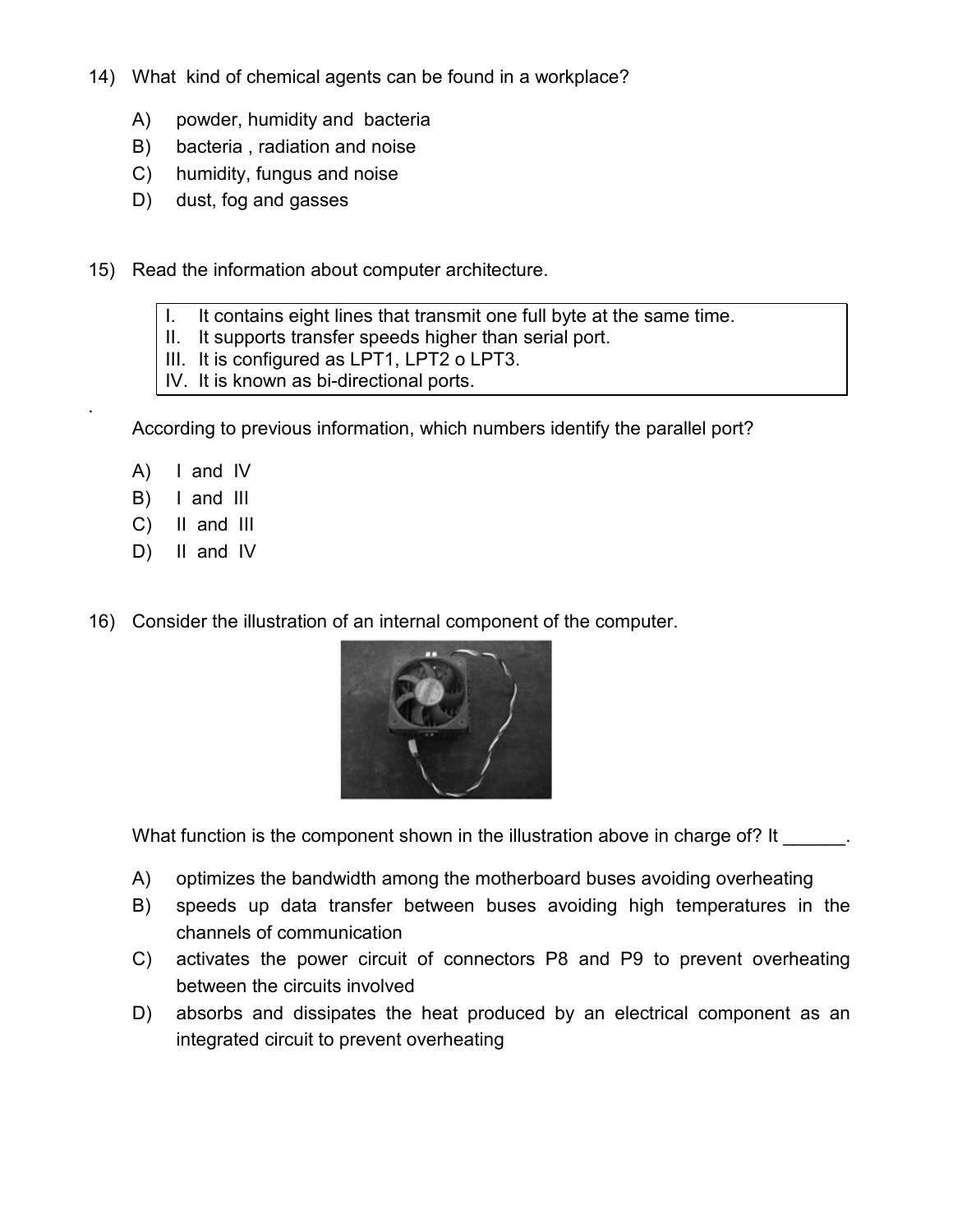17) Consider the illustration.



What type of expansion slot is indicated by the letter W in the illustration above?

- A) ATA
- B) ISA
- C) PCI
- D) EISA
- 18) Read the information.

The field of communication technology that represents the link between computers and telecommunications.

Which concept is presented in the information above?

- A) IP calls
- B) Timing
- C) Telematic
- D) Teleprocessing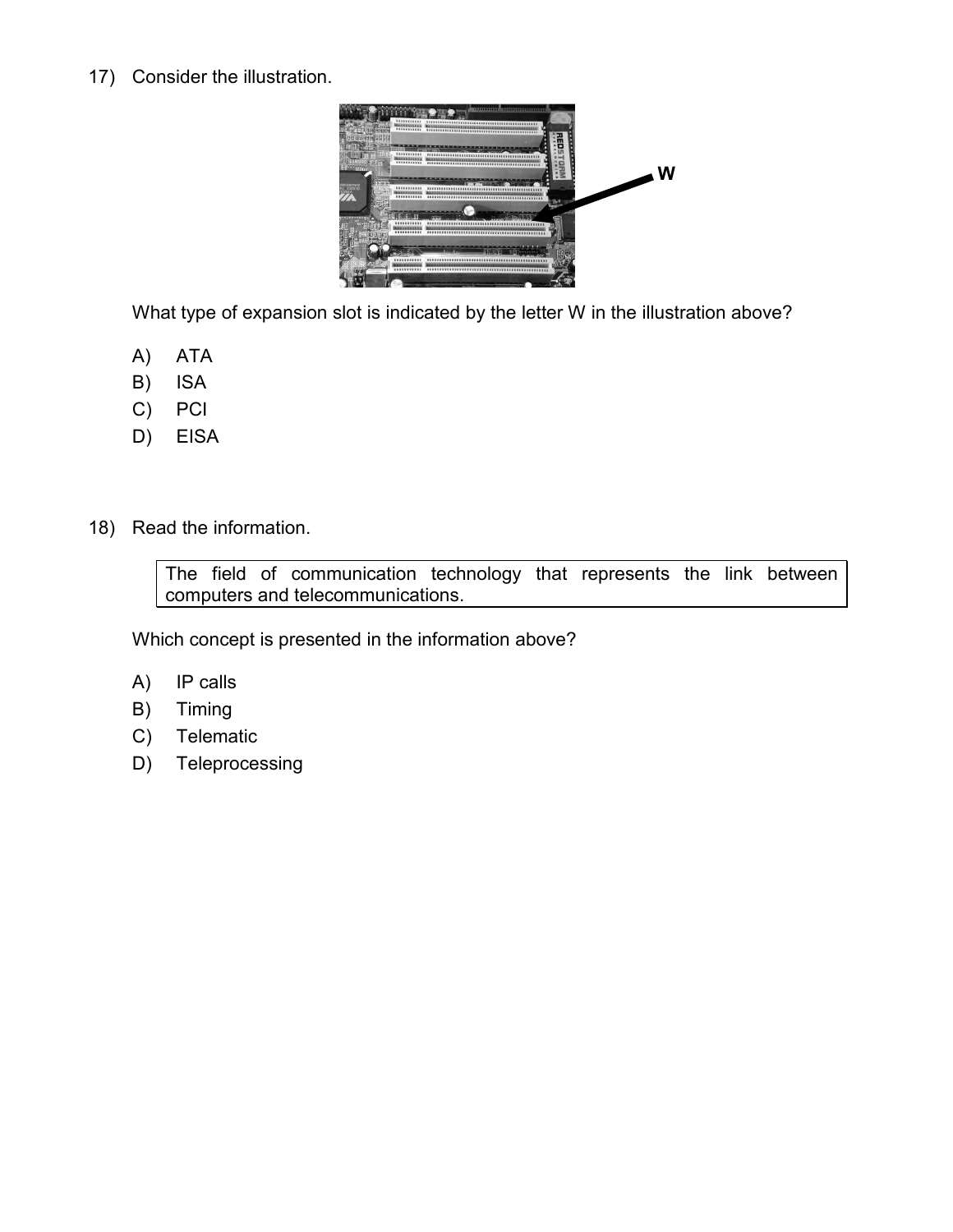#### 19) Consider the illustration:

Building



What kind of network is shown in the illustration above?

- A) LAN
- B) WAN
- C) MAN
- D) WLAN
- 20) Read the information.

The transmission method that employs multiple channels into a single medium. This enables more than one workstation to transmit simultaneously.

The information above refers to the concept of \_\_\_\_\_\_\_\_\_\_\_\_\_\_\_\_\_\_\_\_\_\_\_\_transmission.

- A) duplex
- B) simplex
- C) synchronous
- D) asynchronous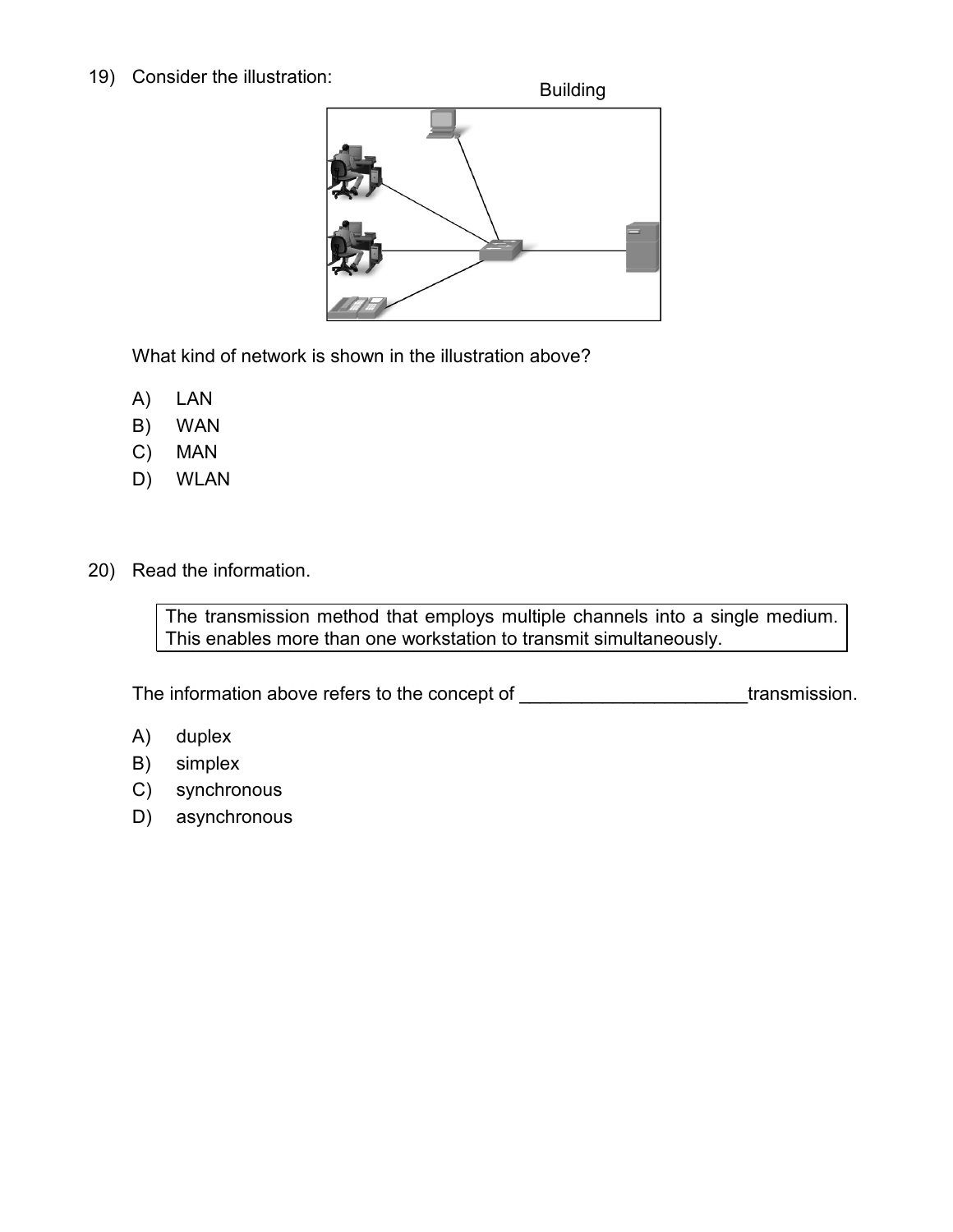#### 21) Read the information:

- I. It provides transportation for the bits that make up the second layer frame.
- II. It defines mechanical, electrical interfaces and notifies network timing.
- III. It establishes the physical address and report correction errors.
- IV. It reestablishes the connection in case of failures.

According to previous information, which numbers identify the first layer of OSI Reference Model?

- A) I and II
- B) I and IV
- C) II and III
- D) II and IV
- 22) What name is given to the fourth level PDU of the OSI Reference Model?
	- A) Bits
	- B) Data
	- C) Package
	- D) Segment
- 23) Read the information.

This topology has all its nodes connected directly to a common wire causing direct communication. The breaking of this wire causes hosts to disconnect.

What type of topology is referred to in the information above? The \_\_\_\_\_\_\_\_\_\_ topology.

- A) reticular
- B) ring
- C) star
- D) bus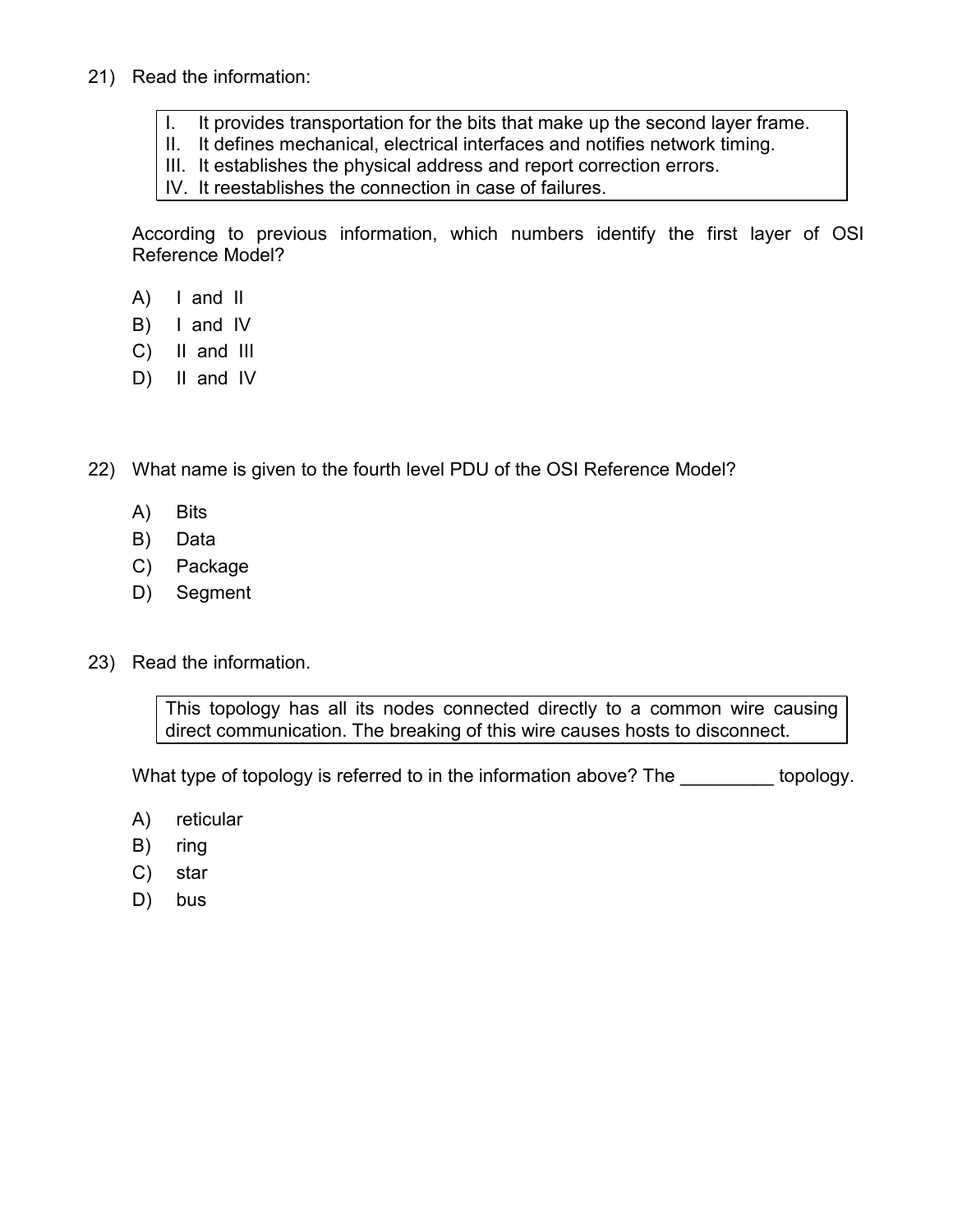24) Consider the illustration:



What topology is presented in the above illustration? The \_\_\_\_\_\_\_\_\_\_\_\_\_\_\_\_topology.

- A) star
- B) ring
- C) hybrid
- D) reticular
- 25) Read the information.

It uses a set of public addresses and assigns them in order of arrival. When a host with a private IP addresses request access to the Internet, it chooses an IP address from a pool that has not been used by another host.

What kind of NAT is presented in the information above?

- A) static
- B) dynamic
- C) overloaded
- D) address port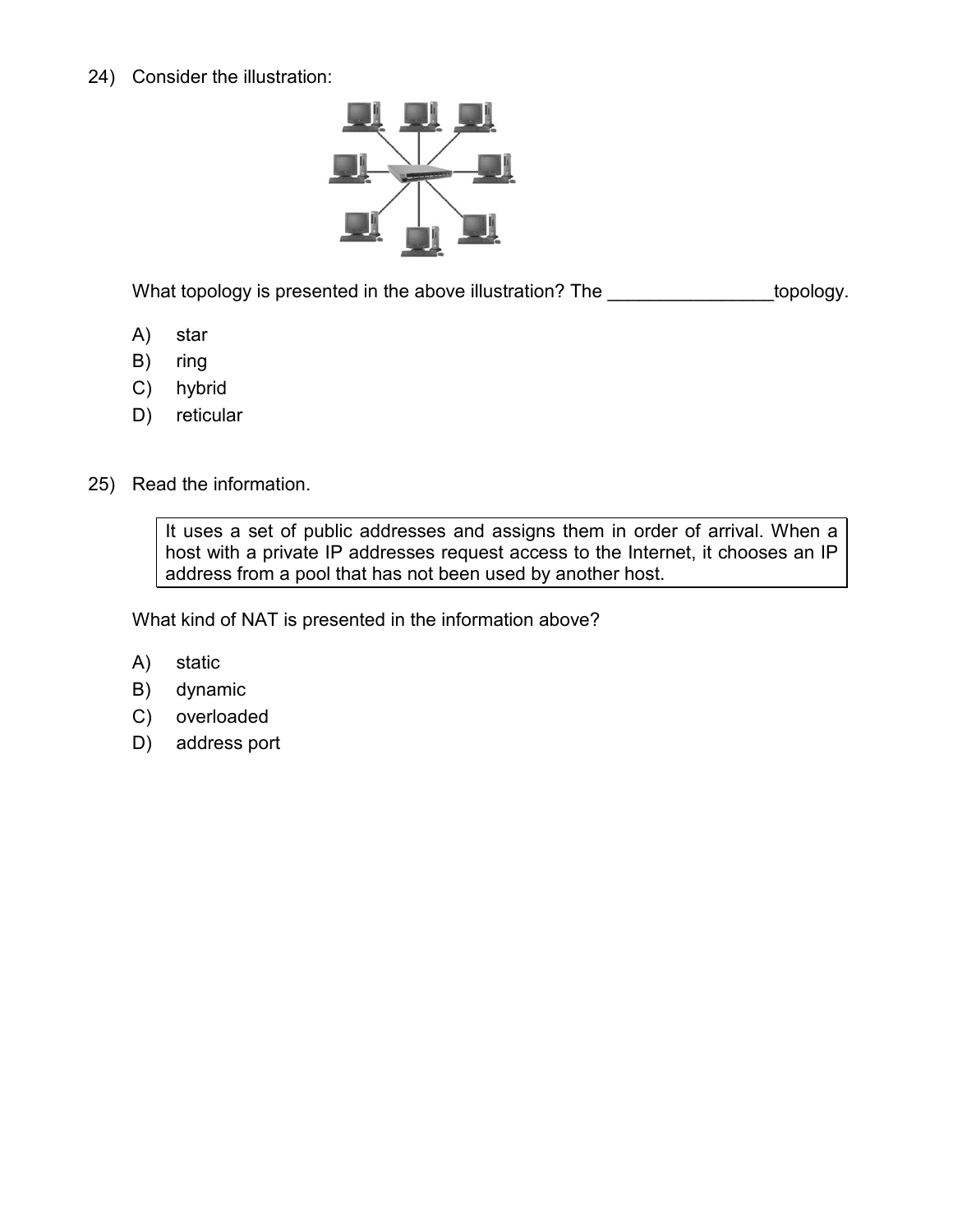26) Consider the information presented in the illustration.



According to the information above, what is a valid network address to obtain access to the Internet?

- A) 192.168.0.1/18
- B) 192.168.0.2/21
- C) 192.168.0.5/16
- D) 192.168.0.6/12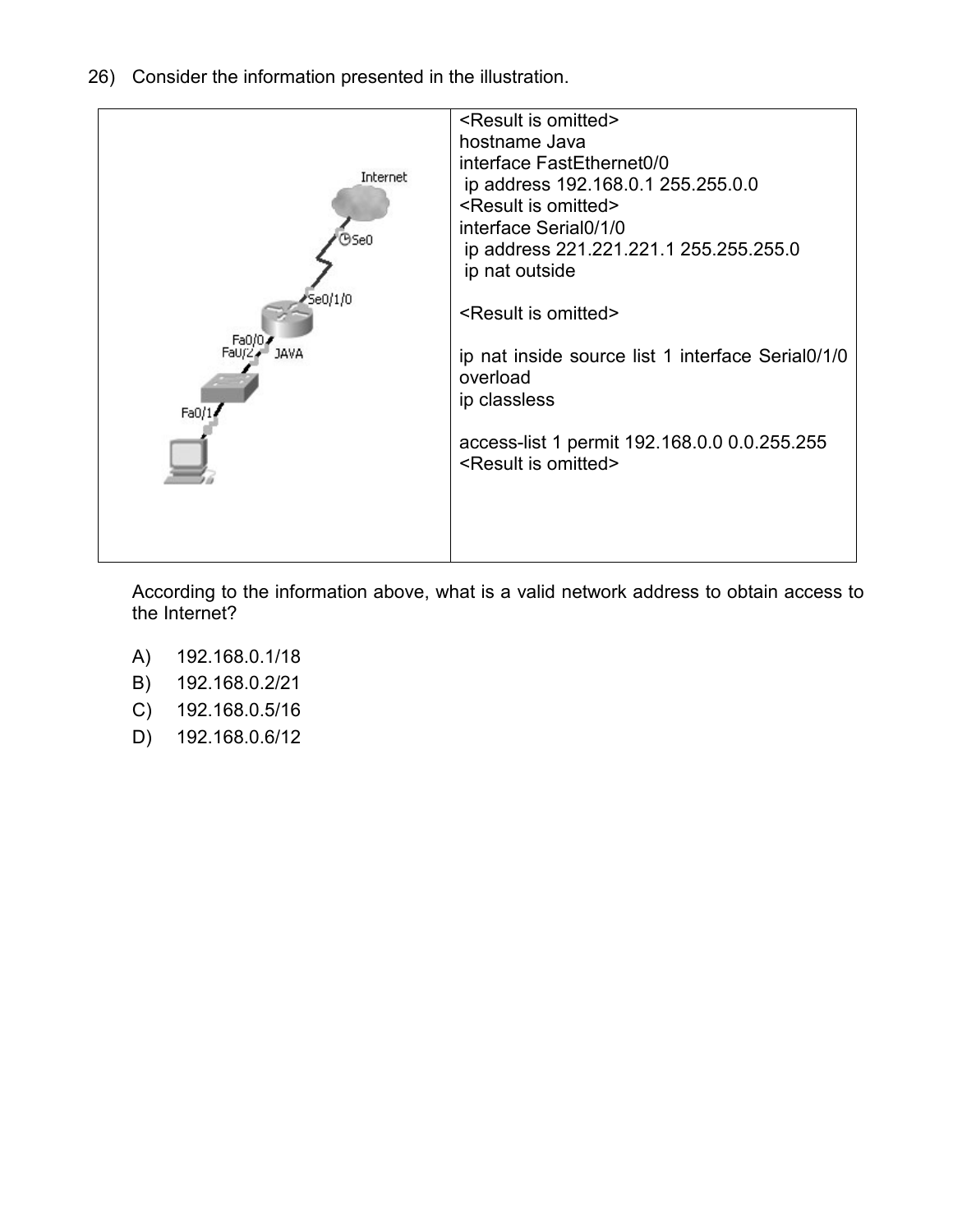27) Consider the information presented in the illustration.



| NAT Table for Router0. |               |                |               |               |  |  |
|------------------------|---------------|----------------|---------------|---------------|--|--|
|                        | 200.168.1.1   | 192.168.1.10   |               |               |  |  |
| licmp.                 | 200.168.1.1:1 | 192.168.1.10:1 | 200.168.1.2:1 | 200.168.1.2:1 |  |  |
| <b>ICMP</b>            | 200.168.1.1:2 | 192.168.1.10:2 | 200.168.1.2:2 | 200.168.1.2:2 |  |  |
| <b>ICMP</b>            | 200.168.1.1:3 | 192.168.1.10:3 | 200.168.1.2:3 | 200.168.1.2:3 |  |  |
| <b>ICMP</b>            | 200.168.1.1:4 | 192.168.1.10:4 | 200.168.1.2:4 | 200.168.1.2:4 |  |  |
| <b>ICMP</b>            | 200.168.1.1:5 | 192.168.1.10:5 | 200.168.1.2:5 | 200.168.1.2:5 |  |  |

According to the information above, what is the local external net address?

- A) 200.168.1.2
- B) 200.168.2.0
- C) 192.168.1.10
- D) 192.168.1.15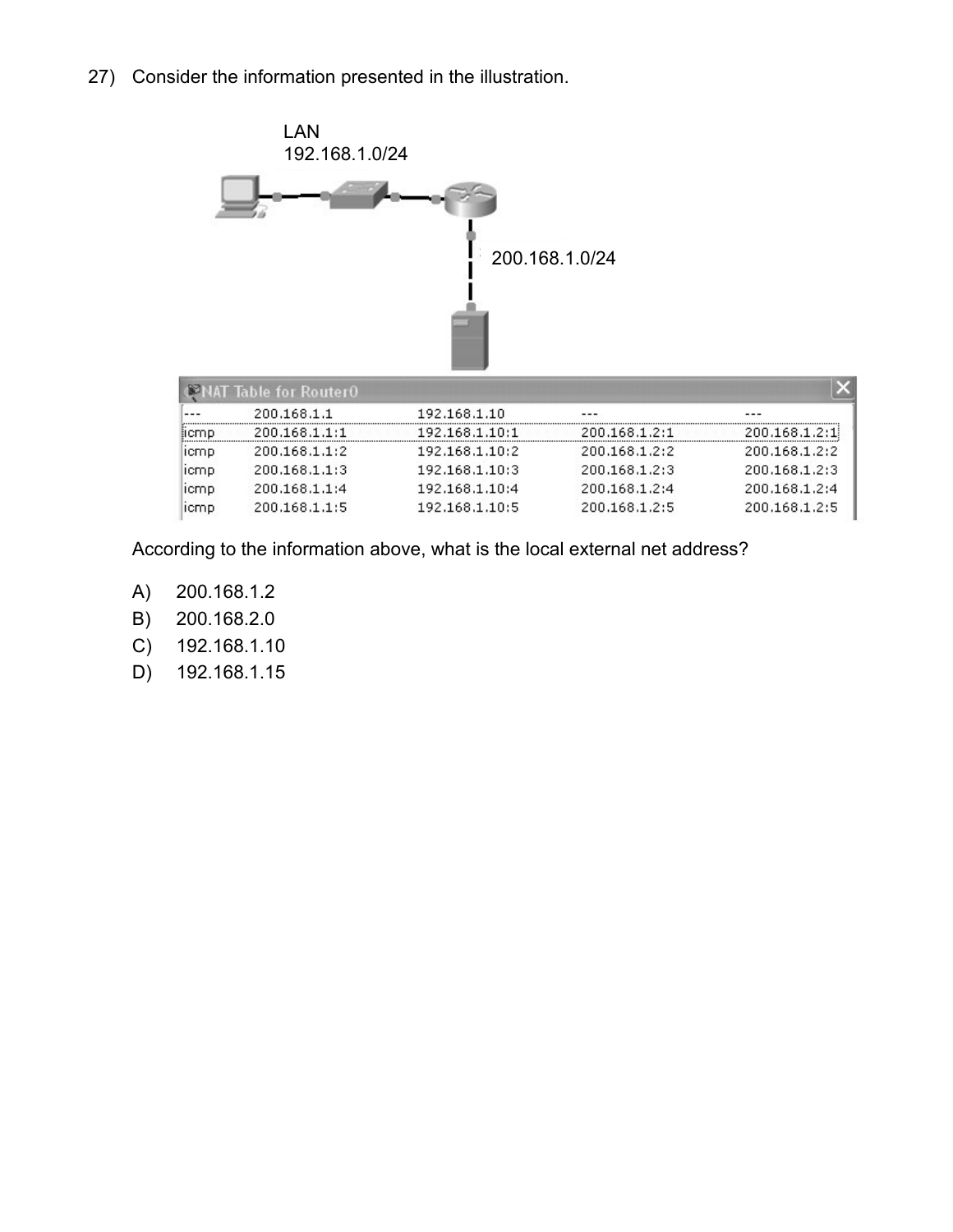28) Consider the information.



According to the information presented above, why can't the Paris router can't communicate with the London router? Because \_\_\_\_\_\_\_\_\_\_\_\_\_\_\_\_\_\_\_\_\_\_\_\_\_.

- A) the interface serial has been disconnected with the command shut down
- B) encapsulation in London router is misconfigurated
- C) the PPP negotiation fails on the Paris router
- D) the usernames are misconfigured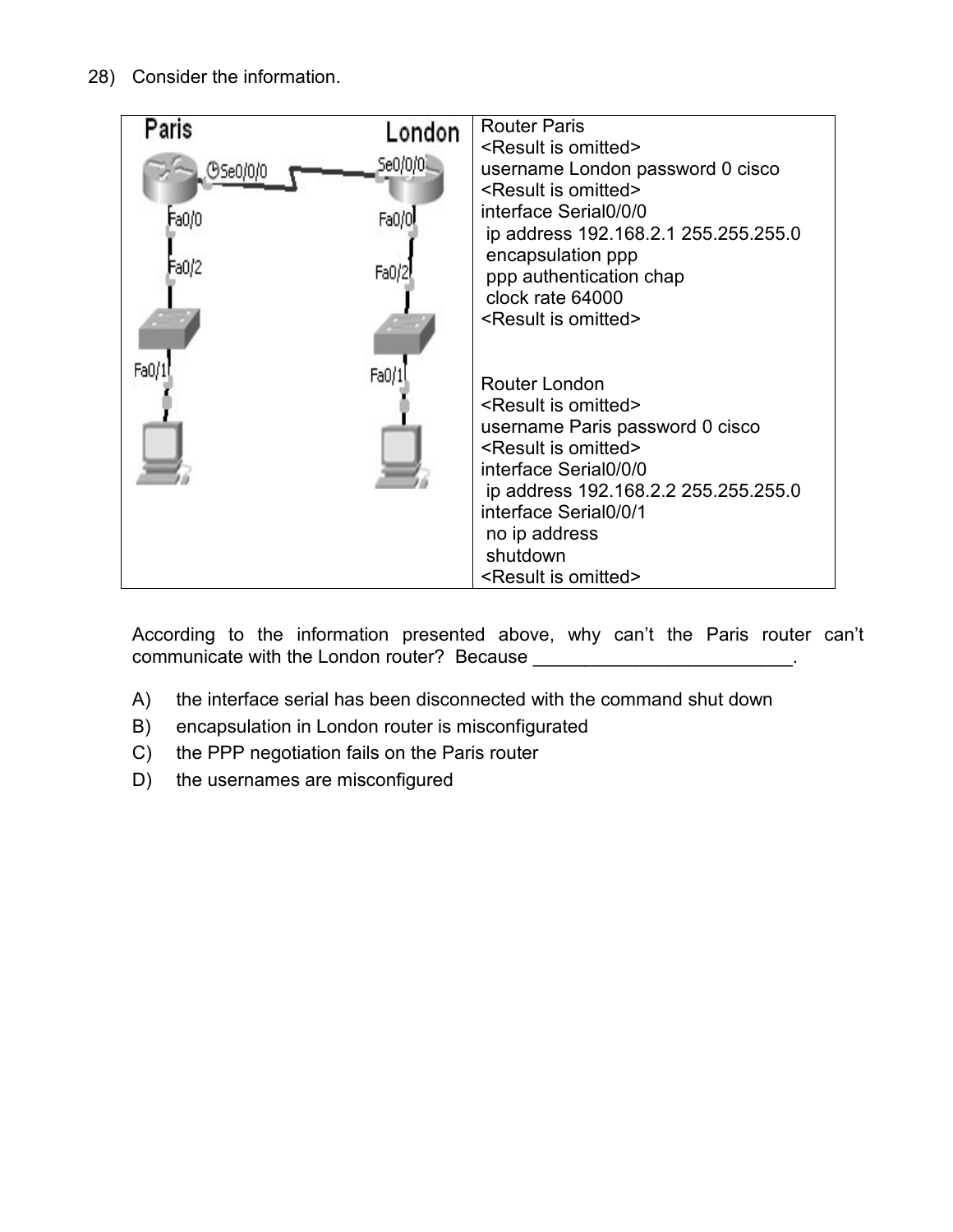## 29) Consider the information.

| Se0/0/0<br>(95e0/0/0<br>1841<br>1841<br>Rome | London#show interfaces s0/0/0<br>Serial0/0/0 is up, line protocol is down<br>(disabled)<br>Hardware is HD64570<br>Internet address is 192,168.2.1/24<br>MTU 1500 bytes, BW 1544 Kbit, DLY<br>20000 usec,<br>reliability 255/255, txload 1/255, rxload<br>1/255<br>Encapsulation PPP, loopback not set,<br>keepalive set (10 sec)<br><b>LCP Closed</b><br><result is="" omitted=""></result> |
|----------------------------------------------|---------------------------------------------------------------------------------------------------------------------------------------------------------------------------------------------------------------------------------------------------------------------------------------------------------------------------------------------------------------------------------------------|
|----------------------------------------------|---------------------------------------------------------------------------------------------------------------------------------------------------------------------------------------------------------------------------------------------------------------------------------------------------------------------------------------------------------------------------------------------|

According to the previous information, why can't the London router communicate with the Rome router? Because

- A) the line protocol is off
- B) a failure in negotiation with the PPP
- C) the serial interface 0/0/0 is misconfigurated
- D) the encapsulation must be configured as a DLCI

#### 30) Consider the illustration.

| R2-Central#show ip interface brief<br><b>Interface</b> | IP-Address                   | OK? Method Status |                            | Protocol |
|--------------------------------------------------------|------------------------------|-------------------|----------------------------|----------|
| FastEthernet0/0                                        | 172.16.255.254 YES manual up |                   |                            | up       |
| FastEthernet0/1                                        | unassigned                   | YES unset         | administratively down down |          |
| Serial0/0/0                                            | 10.10.10.5                   | YES manual up     |                            | up       |
| Serial0/0/1                                            | unassigned                   | YES unset         | down                       | down     |

According to the illustration above, which interfaces have problems in the third layer?

- A) Fa0/0 and Fa0/1
- B) S0/0/1 and Fa0/1
- C) S0/0/0 and Fa0/0
- D) S0/0/0 and S0/0/1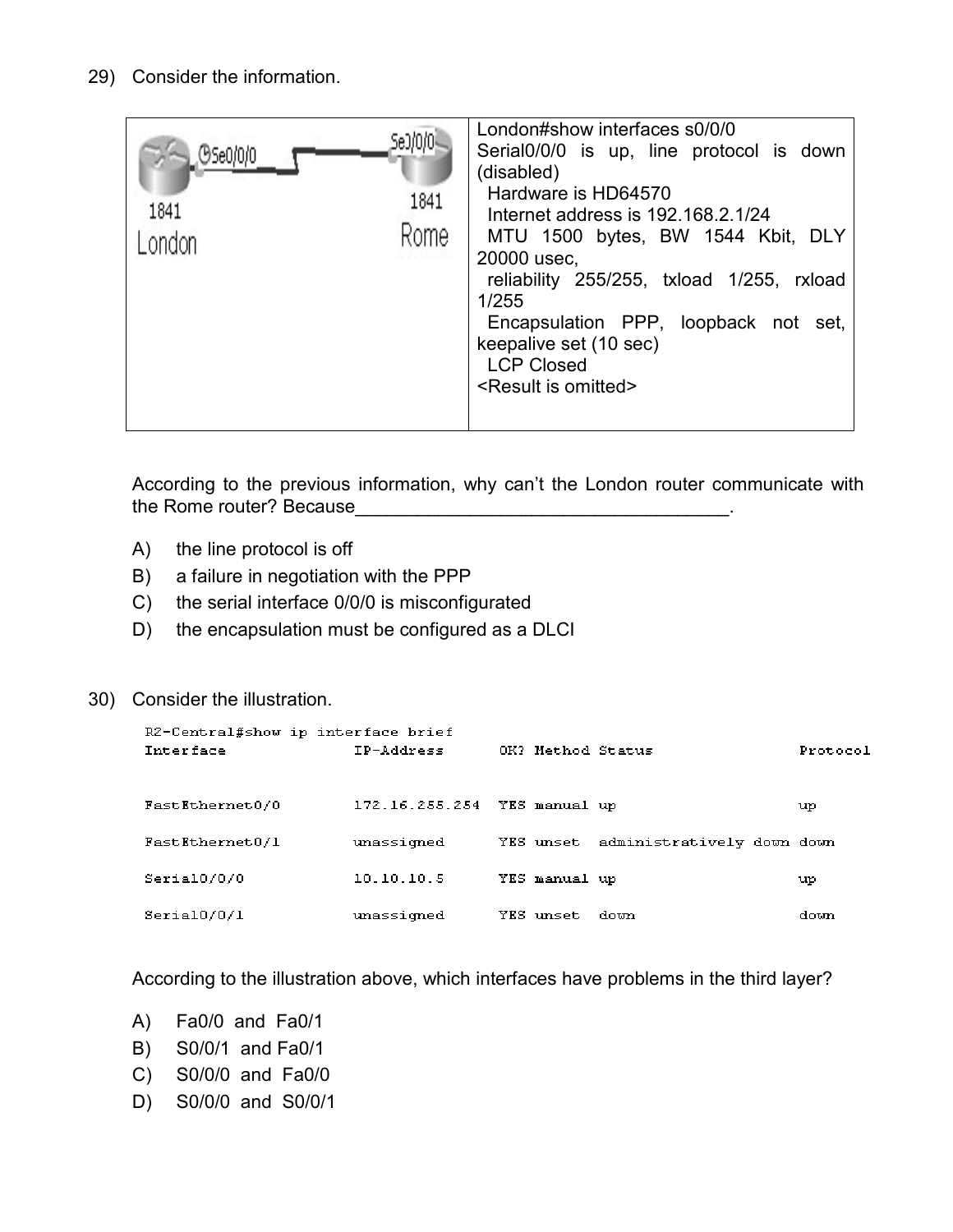31) Consider the information presented in the figure.



# **TORONTO#show ip route**

<Result is omitted>

C 195.2.3.0/24 is directly connected, FastEthernet0/0

221.221.221.0/30 is subnetted, 1 subnets

C 221.221.221.0 is directly connected, Serial0/0/0

# **ALASKA#show ip route**

< Result is omitted >

175.20.0.0/24 is subnetted, 1 subnets

- C 175.20.3.0 is directly connected, FastEthernet0/0
- S 195.2.3.0/24 is directly connected, Serial0/0/0

221.221.221.0/30 is subnetted, 1 subnets

C 221.221.221.0 is directly connected, Serial0/0/0

Host E has connectivity to the Alaska router, however, there are connectivity failures with Host D. What static route should be configured to solve the problem?

- A) TORONTO(config)#ip route 195.2.3.0 255.255.255.0 s0/0/0
- B) TORONTO(config)#ip route 175.20.3.0 255.255.255.0 s0/0/0
- C) ALASKA(config)#ip route 195.2.30.0 255.255.255.0 Serial0/0/0
- D) ALASKA(config)#ip route 175.20.30.0 255.255.255.0 Serial0/0/0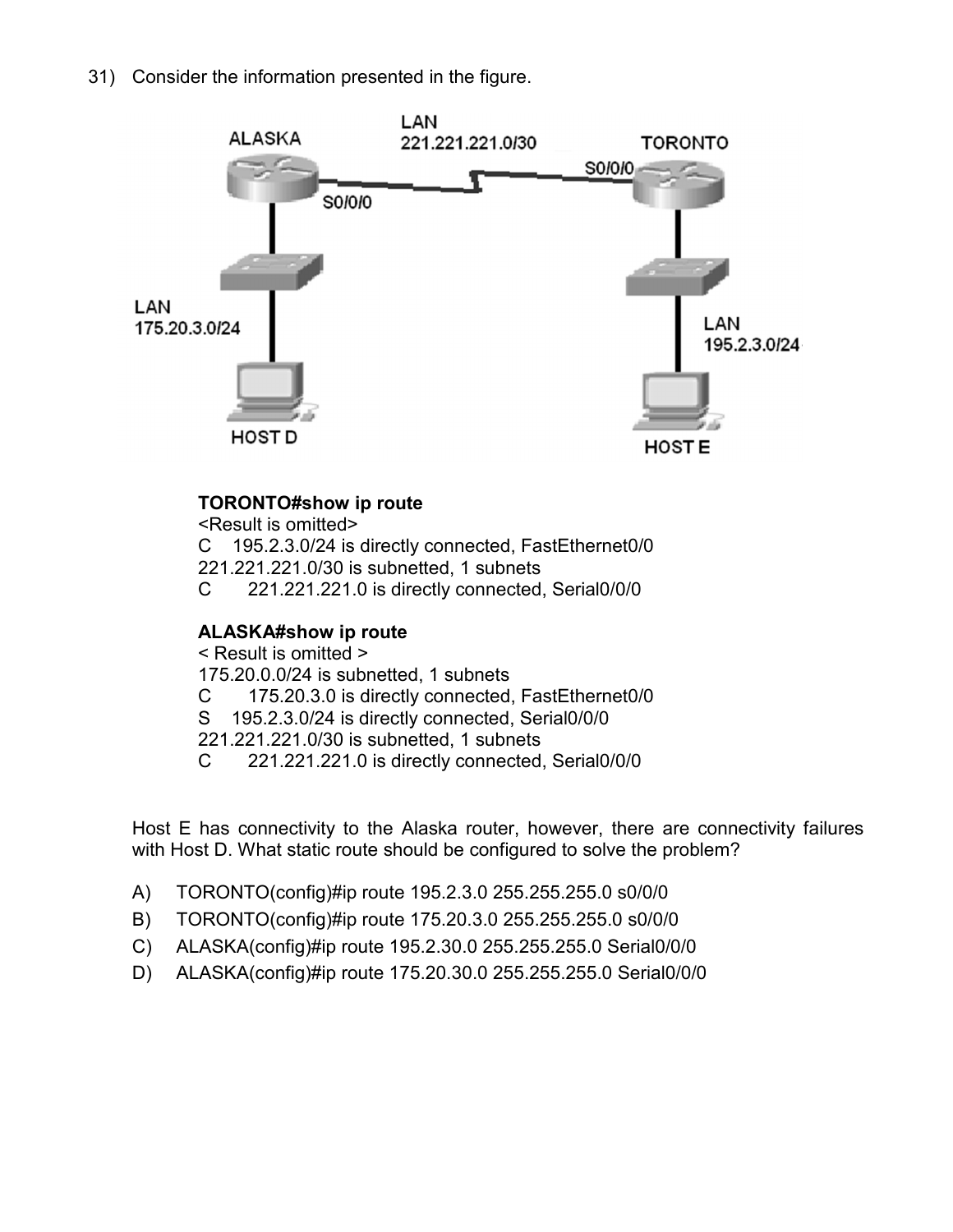32) Consider the information that is presented in the figure.



According to the previous information, which are the two commands that allow connectivity between 168.12.3.0 and 10.10.5.0 networks without recurrent search?

- A) A(config)#ip route 10.10.5.0 255.0.0.0 Serial0/0/0 and B(config)#ip route 168.12.3.0 255.255.0.0 Serial0/1/0
- B) A(config)#ip route 10.10.5.0 255.0.0.0 Serial0/0/0 and B(config)#ip route 168.12.3.0 255.255.0.0 Fa0/0
- C) A(config)#ip route 10.10.5.0 255.0.0.0 S0/1/0 and B(config)#ip route 168.12.3.0 255.255.0.0 Fa0/0
- D) A(config)#ip route 168.12.3.0 255.255.0.0 Fa0/0 and B(config)#ip route 168.12.3.0 255.255.0.0 Serial0/0/0
- 33) Consider the switch fragment configuration.

Switch# Show running-config <Result is omitted> line con 0 password cisco login <Result is omitted>

The configuration presented in the fragment above allows to limit the access to\_\_\_\_\_\_\_\_\_\_\_\_\_\_\_\_\_\_\_\_\_\_\_\_\_\_\_\_\_\_\_\_\_\_\_\_\_\_\_\_\_\_\_\_\_\_\_\_\_.

- A) configuration mode
- B) privileged exec mode
- C) devices used by telnet
- D) devices through the console connection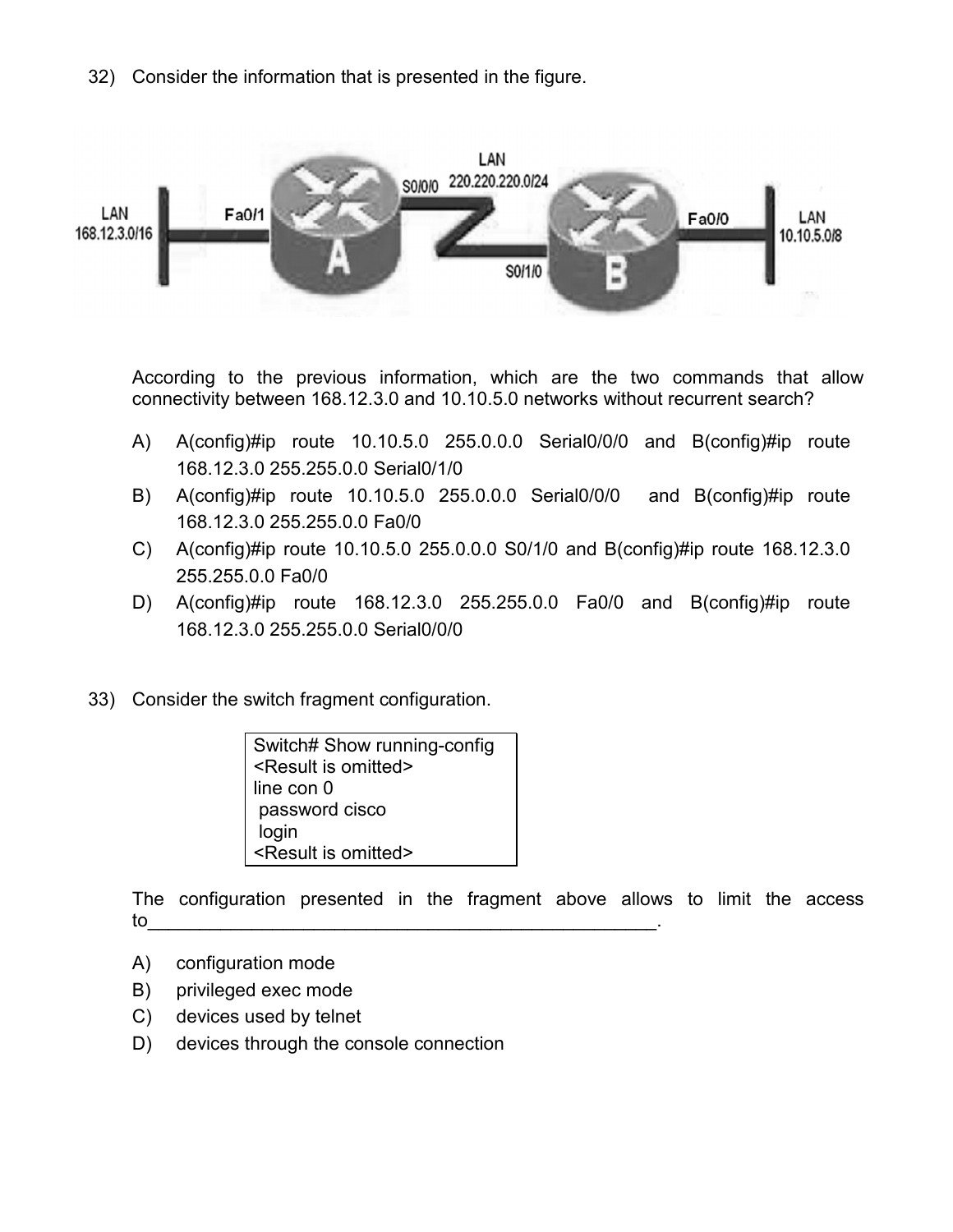- 34) What is the implicit statement used at the end of an ACL list? The statement.
	- A) deny ip any
	- B) deny tcp any
	- C) deny any any
	- D) permit any any

35) For block a third layer range address in an extended ACL, one must use the \_\_\_\_\_\_.

- A) out interface
- B) in interface
- C) net mask
- D) wildcard
- 36) Read the information about Network Design and Representation.

It studies the different ways to enroll the dimensions of the parts in the drawings. There are two types: situational and dimensional.

What concept refers to the information above?

- A) Scales
- B) Labeling
- C) Bounded
- D) Desigment
- 37) What kind of configuration must be used in the cable that connects two joint computers together without an additional device?
	- A) Direct
	- B) Vertical
	- C) Horizontal
	- D) Crossover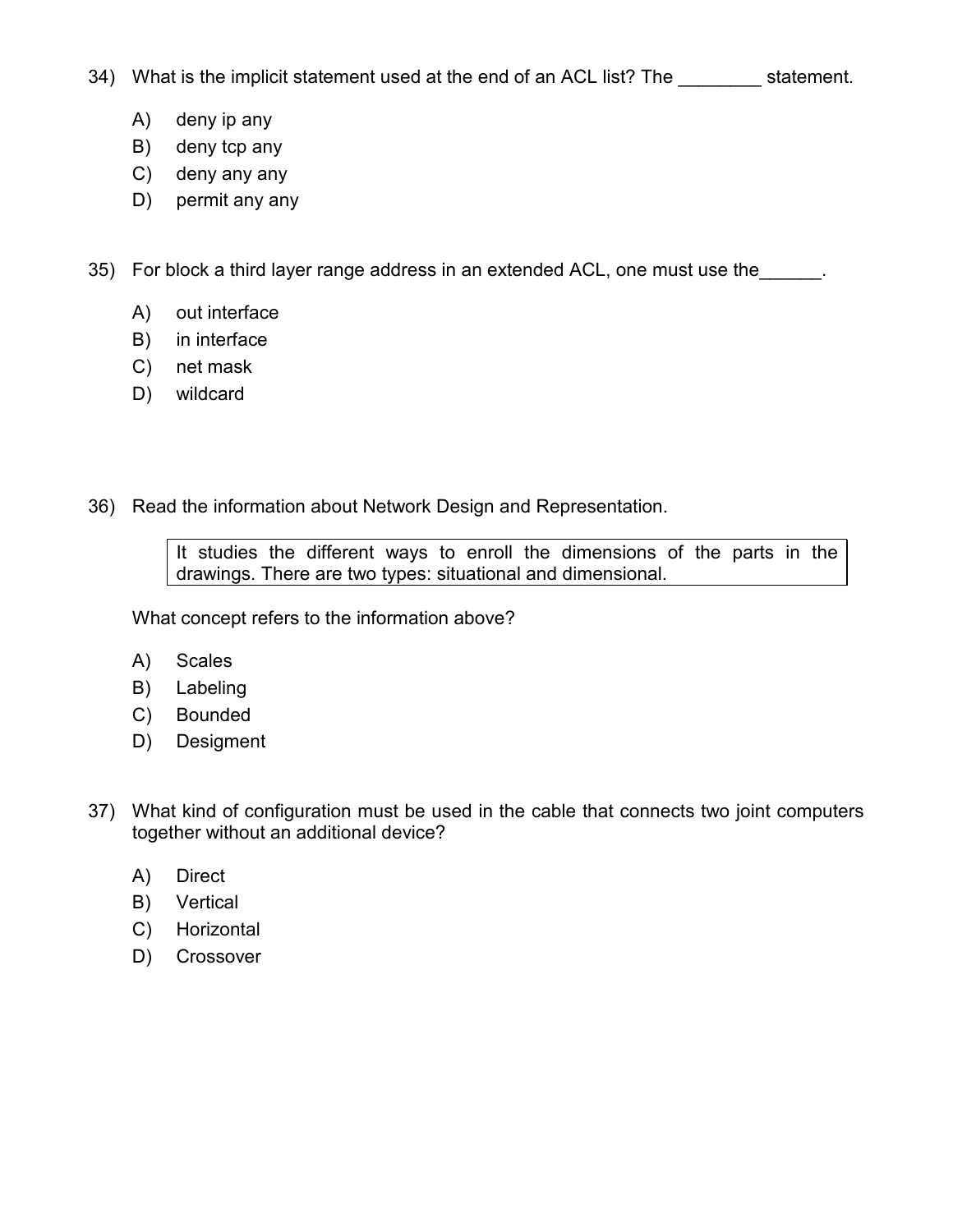38) Consider the illustration.



According to the T568B standardization norm, where is the pin number one located on the RJ45 connector shown in the illustration above?

- A) Intermediate
- B) Center
- C) Right
- D) Left
- 39) Read the information.

This type of cable is formed by a central covered glass cylinder, known as covering. Its size is measured by micrometers. It has two components, the core diameter and the sheating diameter.

What kind of data transmission cable is presented in the information above?

- A) Unshielded pair twisted
- B) Shielded pair twisted
- C) Optical fiber
- D) Coaxial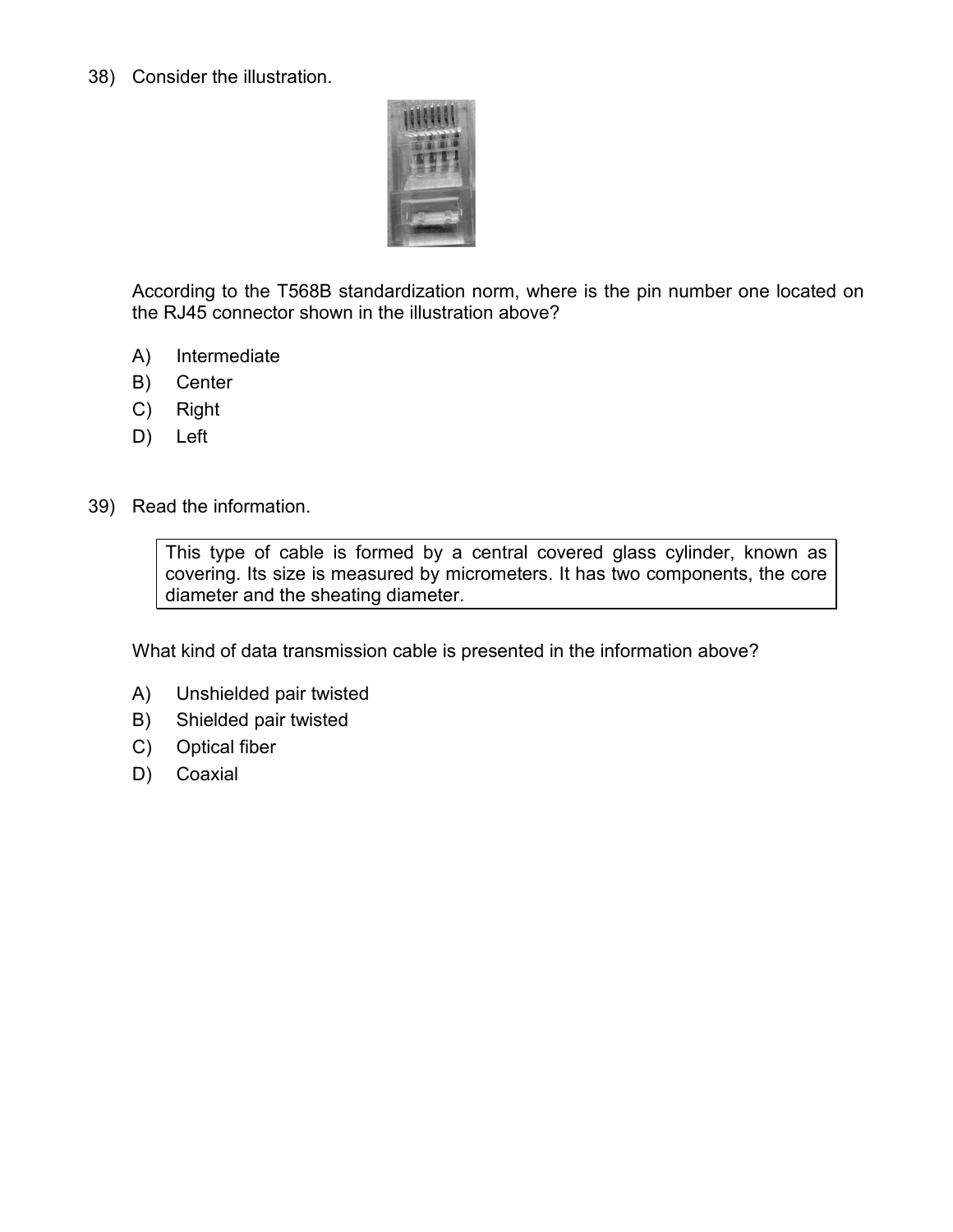- 40) Read the information.
	- I. Plan considering the future growth.
	- II. Find the complete solution of connectivity.
	- III. Consider strengths of the computer department.
	- IV. Obey business guidelines for the purchasing of regulated material.

According to the previous information, what numbers identify rules for structured wiring of the LAN?

- A) I and II
- B) I and III
- C) II and IV
- D) II and III
- 41) Read the information.
	- I. It establishes the demarcation between voice and data wiring.
	- II. It represents the network servers distribution, routers and switches.
	- III. It is the point where external wiring of the service provider is connected to the backbone into the building.
	- IV. It represents the limit between the responsibility of the service provider and the customer's responsibility.

Based on to previous information, what numbers identify the demarcation point according to structured standard wiring?

- A) II and III
- B) I and IV
- C) II and III
- D) III and IV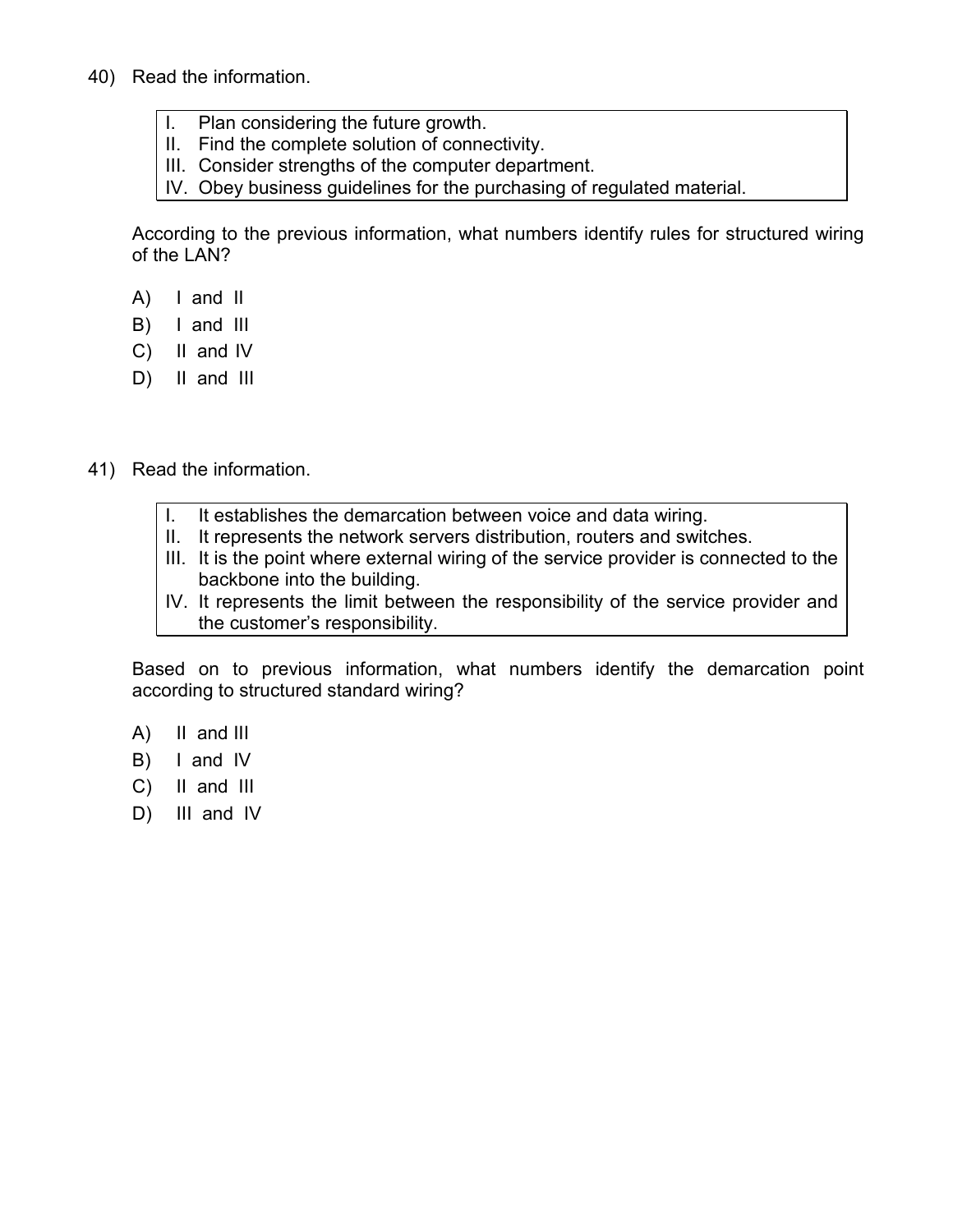- 42) Read the information.
	- I. It provides cable connections sending all the signals of entrances to the rest of the ports.
	- II. It eliminates the attenuation presented in the data media transmissions.
	- III. It increases the segments received from different ports.
	- IV. It increases the segment length of the LAN.

According to previous information, what numbers identify the repeater?

- A) I and III
- B) I and IV
- C) II and III
- D) II and IV
- 43) Read the information.

Use bus topology with coaxial cable. The workstation is connected to the media through transceivers. The maximum distance covered of the segment is 500 meters, although repeaters can be added to increase the reach.

Taken from: Redes de Area Local, GS Cominicaciones, p 77

What media transmission refers to the information above?

- A) 10 Base F
- B) 10 Base 2
- C) 10 Base 5
- D) 10 Base T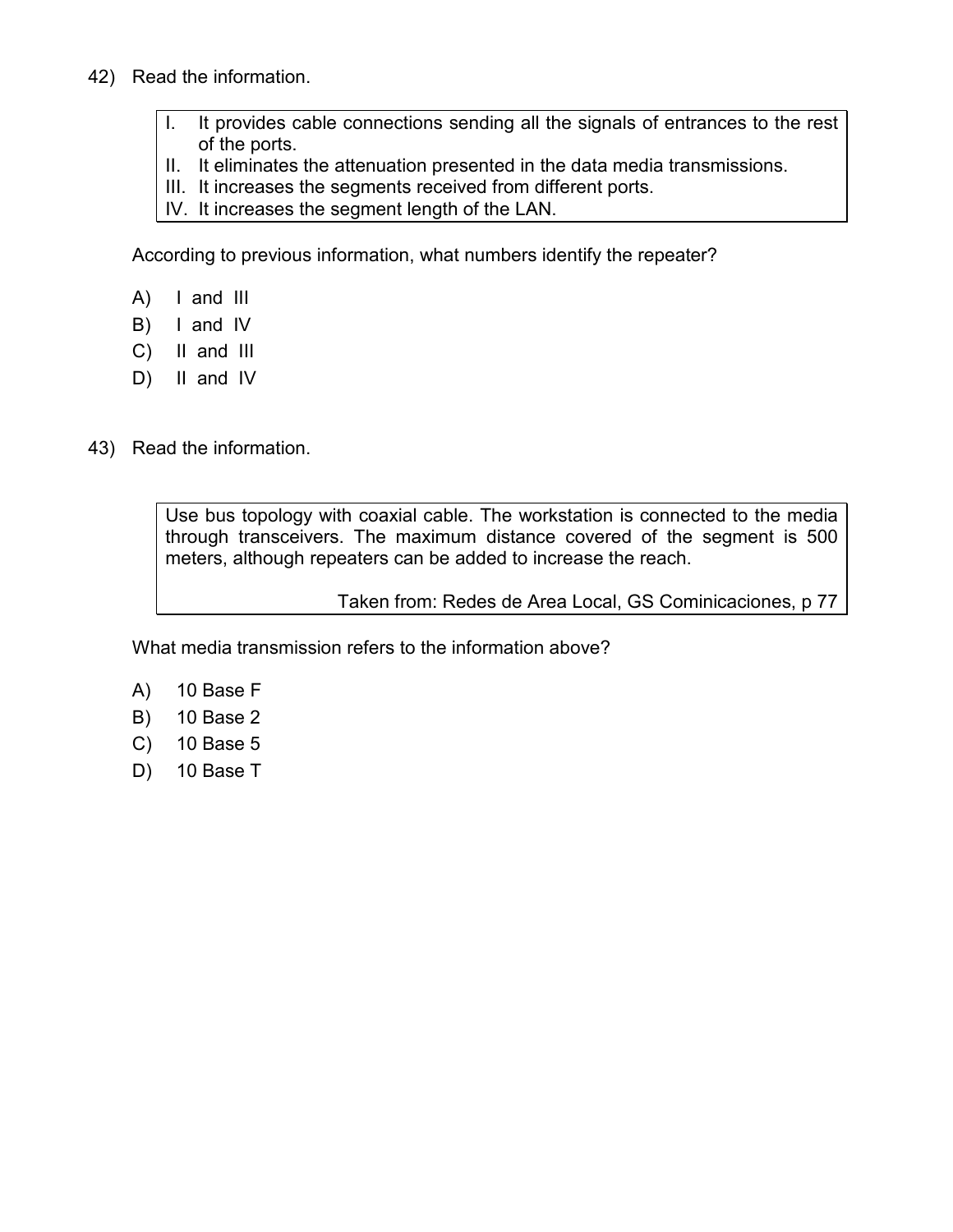

According to previous information, the PC-A can make a successful ping to its gateway; however the PC-D can not. What could be causing the problem?

- A) The switch trunk ports have been assigned incorrectly.
- B) The router must be configured as a router on a stick.
- C) The configuration of vlans is incorrect.
- D) The third layer routing is incorrect.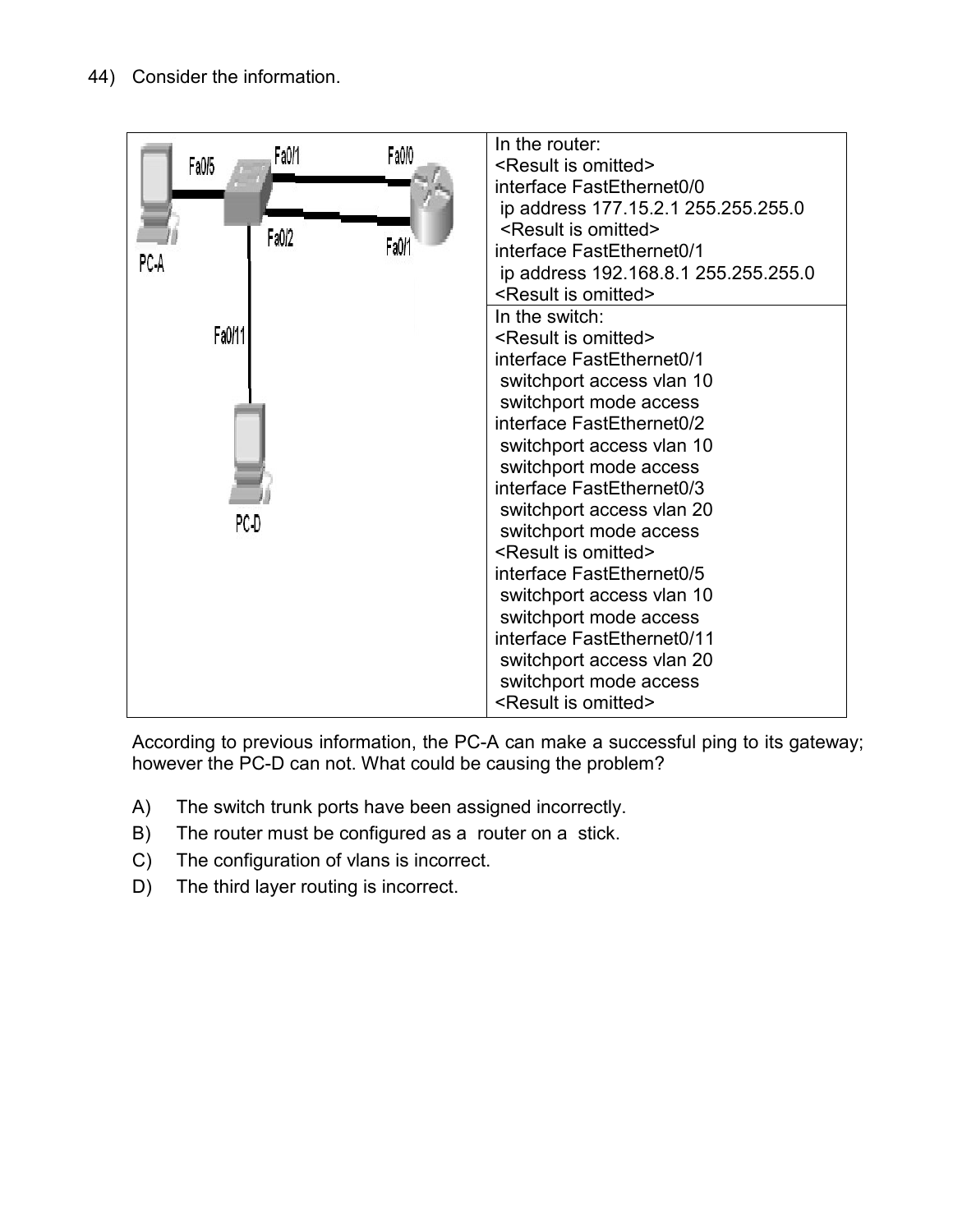

Host B and Host D in the illustration above belong to the same VLAN. However, there any communication between them. What is the probable cause that produces this failure?

- A) Routing between VLAN and router is trunked because it is not on a stick.
- B) The link between switches is active but not in form of a trunk.
- C) Host B is assigned to a different VLAN preventing routing.
- D) The addressing in the third layer is misconfigured.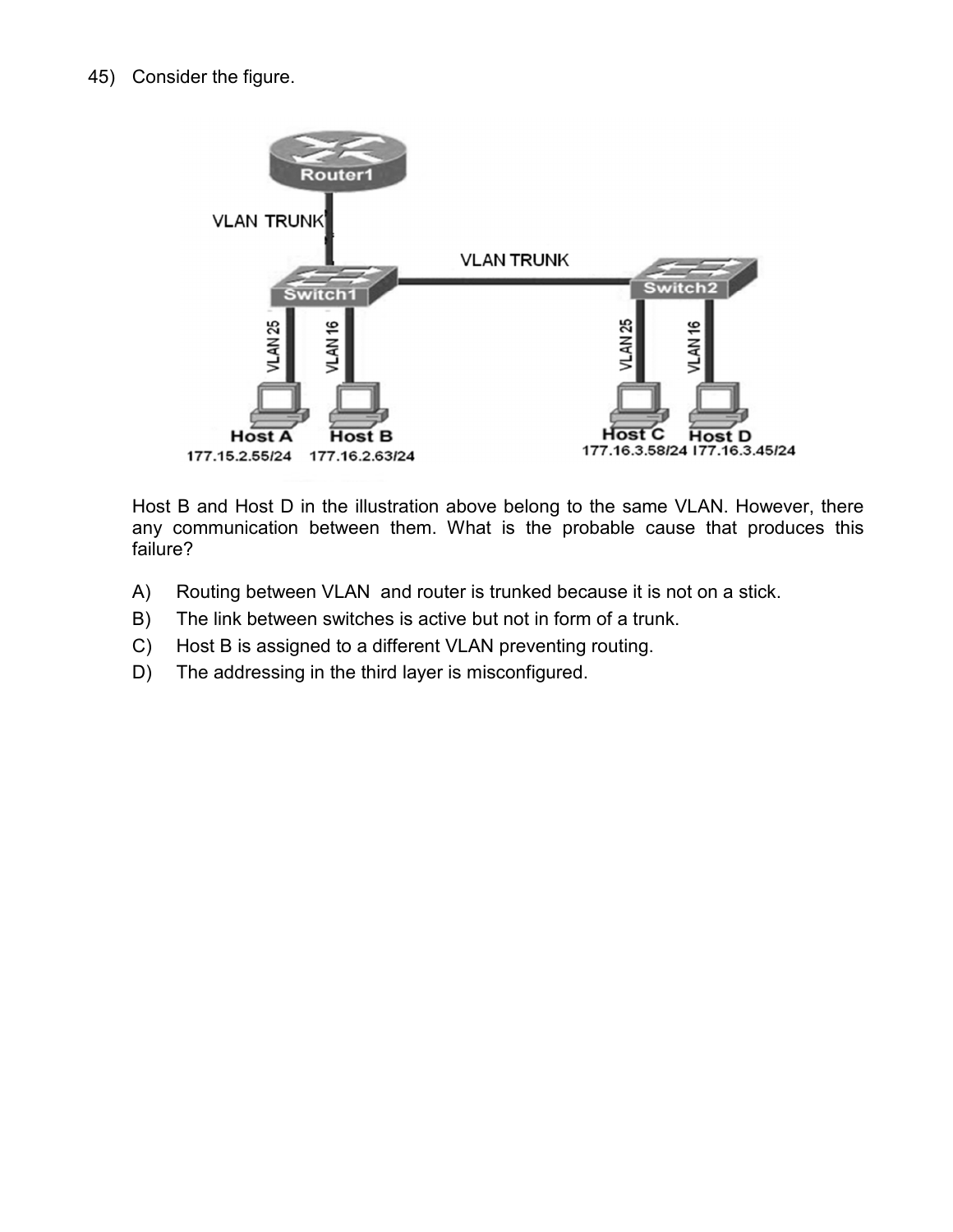#### 46) Consider the illustration.



According to the illustration above, the following option belongs to Mode Trunk\_

- A) all the vlans.
- B) the vlan 45.
- C) the vlan 15.
- D) the vlan 8.
- 47) Read the list on routing protocols.

|      | <b>EIGRP</b>       |  |
|------|--------------------|--|
| Ш.   | RIP <sub>v</sub> 2 |  |
| III. | RIP <sub>v1</sub>  |  |
| IV.  | <b>IGRP</b>        |  |

According to the list above, which numbers identify protocols not supporting VLSM?

- A) III and IV
- B) II and IV
- C) I and III
- D) I and II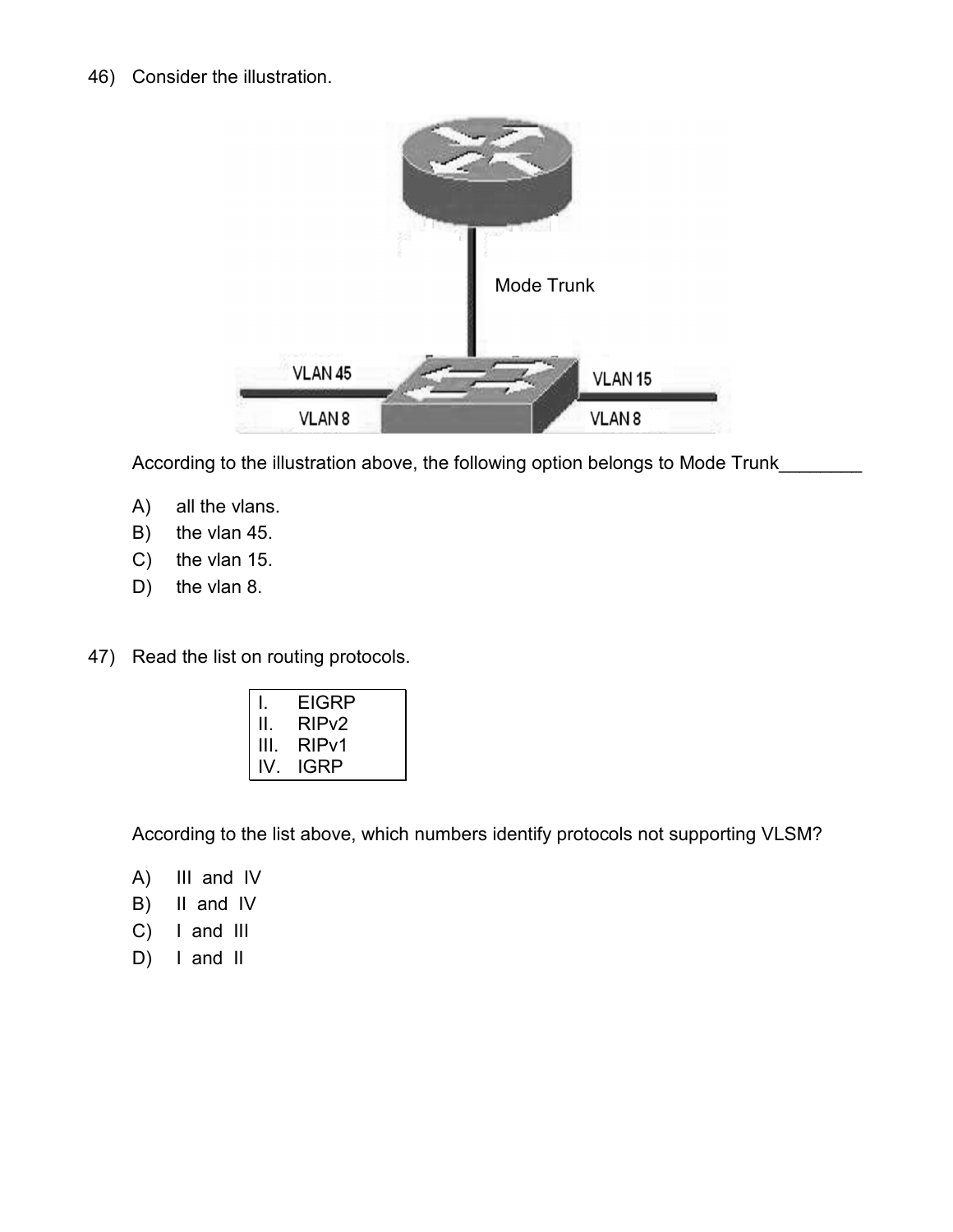48) Read the information.

Falcons Company S.A has tree new departments. Web Design, Network Design and Network Devices. Each department, respectively, has 15, 25 and 38 employees.

A Network administrator needs to divide class C network among the new departments of Falcons Company S.A. According to the previous information, which are the network mask needed in the third level routing for each department, respectively?

- A) 255.255.255.192 255.255.255.158 255.255.255.240
- B) 255.255.255.224 255.255.255.240 255.255.255.252
- C) 255.255.255.224 255.255.255.224 255.255.255.192
- D) 255.255.255.256 255.255.255.224 255.255.255.252
- 49) Consider the illustration.



A network administrator needs to create a subnet between router A and D in the illustration above. With the minimum of spoilage addresses, which subnet mask can offer third layer routing between routers?

- A) 255.255.255.224
- B) 255.255.255.240
- C) 255.255.255.248
- D) 255.255.255.252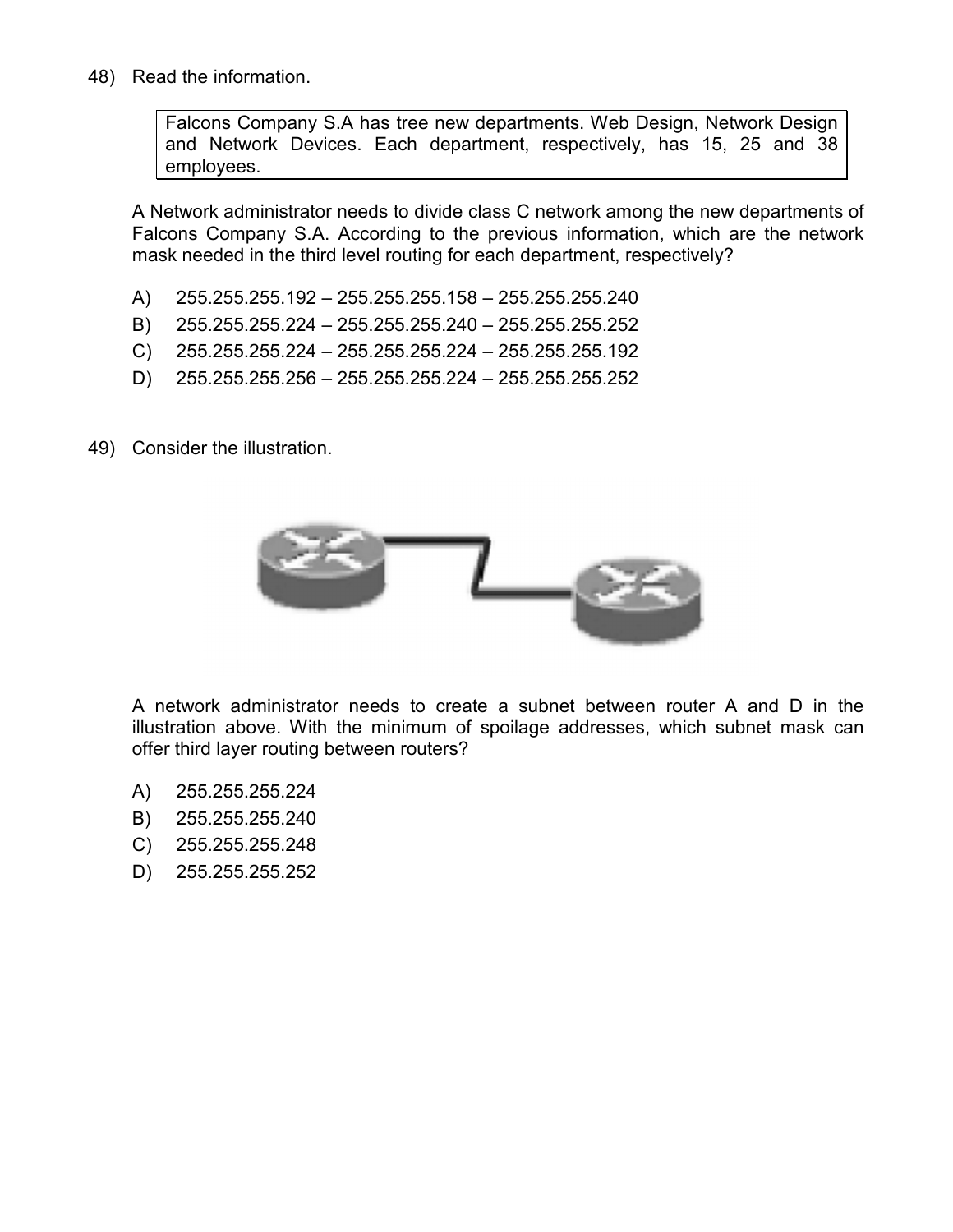50) Consider the IPv4 address.

172.16.37.255/24

The above address corresponds to a \_\_\_\_\_\_\_\_\_\_\_\_\_\_\_\_\_\_\_\_\_\_\_\_\_\_\_\_\_\_\_\_ address.

- A) valid host
- B) broadcast
- C) gateway
- D) net
- 51) The interface serial 0/0/0 of a router an address has been assigned with an IP address to 172.16.80.2/30. Which subnet does the IP address belong to?
	- A) 172.16.80.224
	- B) 172.16.80.192
	- C) 172.16.80.128
	- D) 172.16.80.0
- 52) Read the definition.

It is a device that works as a central connection point for devices in a LAN.

Which device referred to the information above?

- A) Hub
- B) Cube
- C) Router
- D) Bridge

53) Read the information about Quality Culture.

Thoughts are generated in a groupal atmosphere. People who form a group express their thinking when it is their turn, otherwise they must wait for the next turn. Another way of working is when individuals or groups express their thoughts as they think.

Which tools for continuous improvement the previous information refer to?

- A) Cause-effect diagram
- B) Flow diagram
- C) Pareto chart
- D) Brainstorm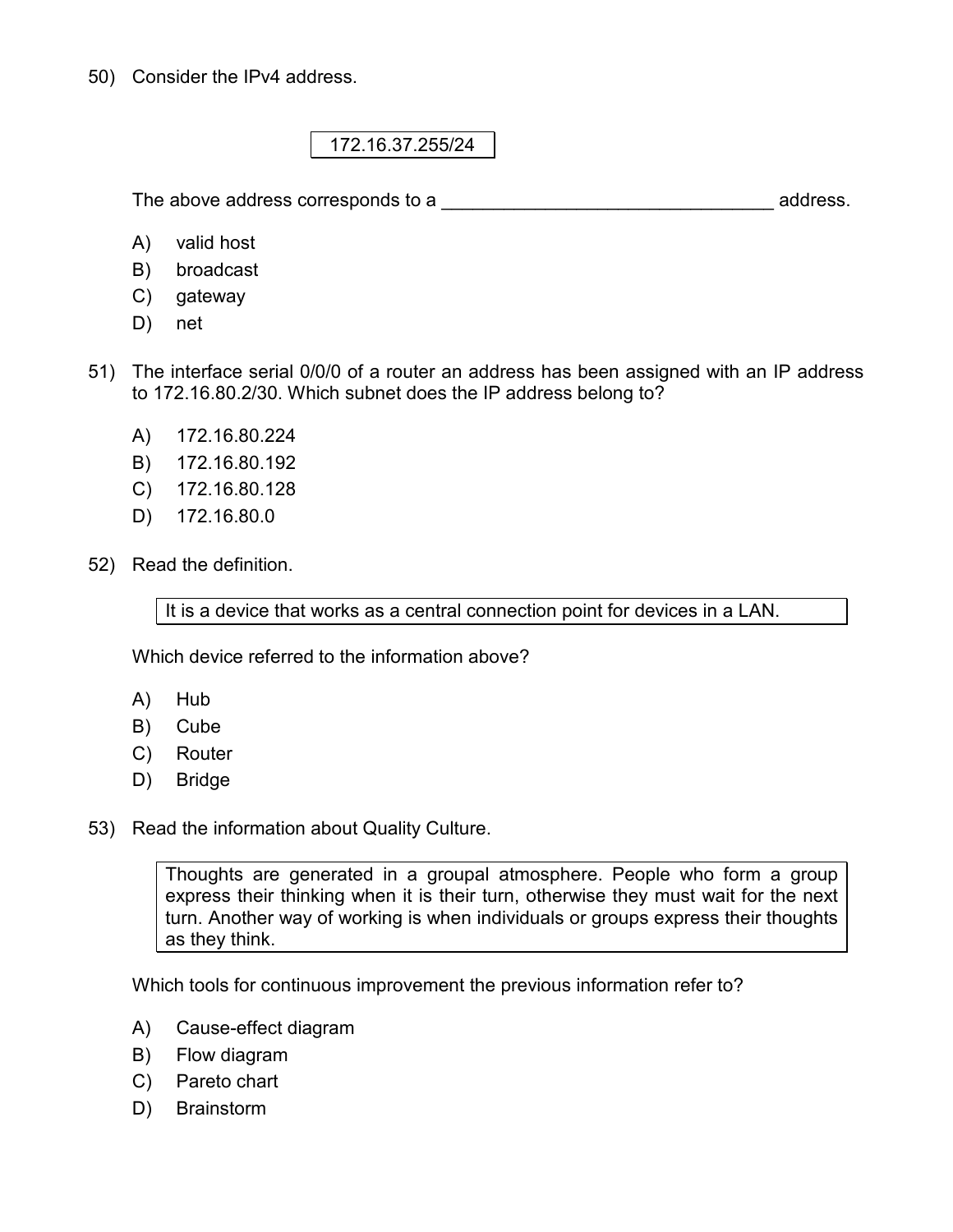54) Read the information about security.

Events or attacks that consist of robbery, damage or destruction of equipment such as servers, switches and cables.

What kind of IT security the information above refers to?

- A) Physical
- B) Logical
- C) Digital
- D) Data
- 55) Read the information.
	- I. It allows internal fragmentation into page frame.
	- II. It splits programs into unequal segmentation.
	- III. It divides programs into pages of equal size.
	- IV. It offers external segmentation.

According to previous information, which numbers identify the paged virtual memory?

- A) I and II
- B) I and III
- C) II and IV
- D) III and IV

56) Read the information about network operating system.

- I. It obtains the highest performance in the processes, segmenting the runtime of applications on the server.
- II. It is used in environments where there must be a large number of events accepted and processed, mostly by external situations to computer system.
- III. The resources of the network should appear as extensions of the user's existing system.

IV. Its main function is to allow users to access hardware and software remotely.

According to previous information, which numbers identify the Network operating system?

- A) III and IV
- B) II and III
- C) I and III
- $D)$  I and II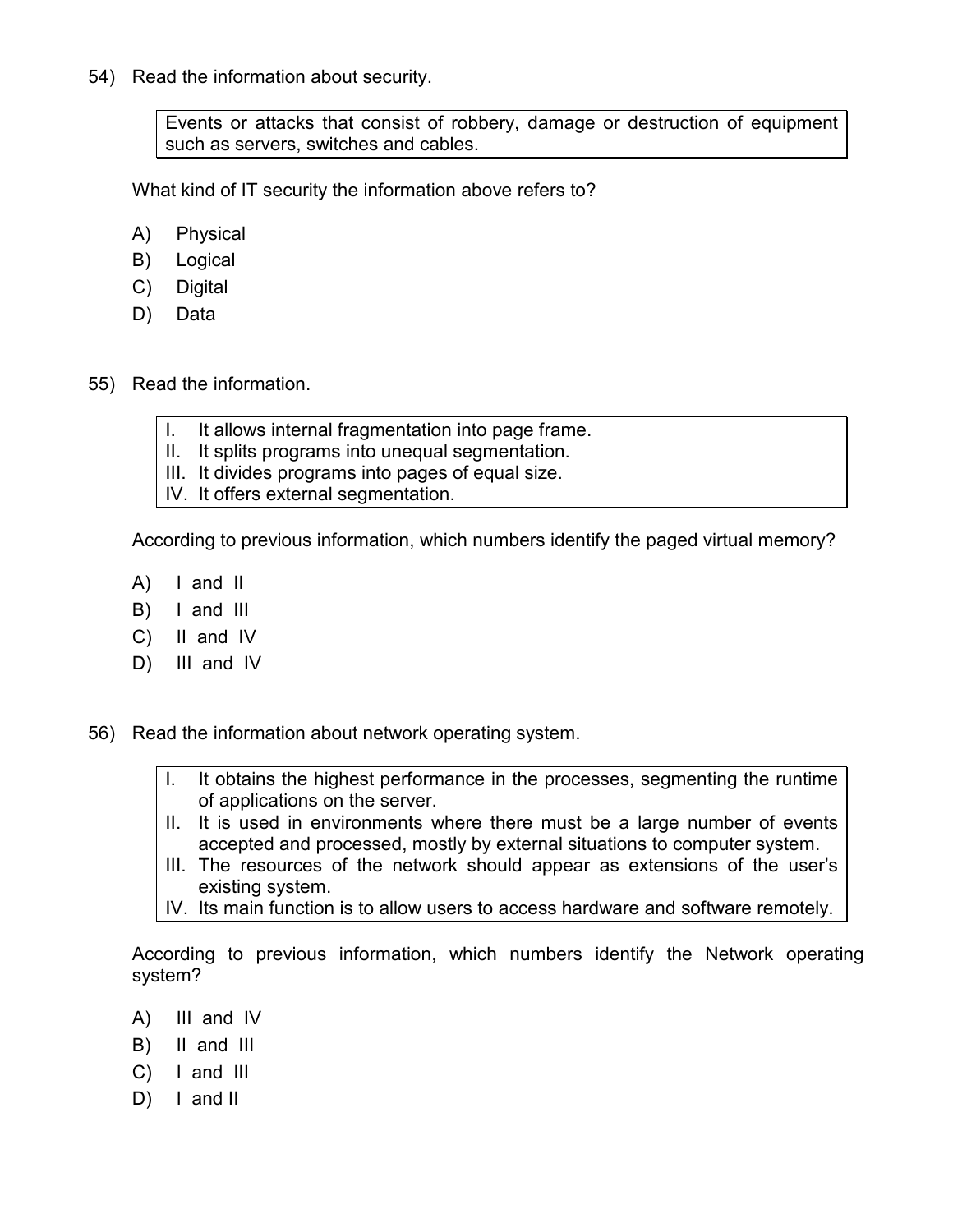- 57) Read the information.
	- I. It allows full control of the computer.
	- II. The processes are synchronized using blocks called mutex.
	- III. The channel is used for communication between processes.
	- IV. The lack of security measures a characteristic of the multitask system.

According to previous information, which numbers identify the MS-DOS operating system?

- A) I and II
- B) I and IV
- C) II and III
- D) III and IV
- 58) The native command of Windows operating system that permits to add, modify or display the names of messages is known as
	- A) net start
	- B) net share
	- C) net config
	- D) net name
- 59) Read the following information about network operating system requirements.
	- I. It requires a minimum 512 Gb of RAM.
	- II. It must have 133 Mhz processing speed.
	- III. It must have at least 1Ghz in the speed processor.
	- IV. It needs 4Gb of free space on hard disk for installation.

According to the previous information, which numbers identify requirements for network installation operating system in Windows 2008 Sever Standard?

- A) I and III
- B) I and IV
- C) II and III
- D) II and IV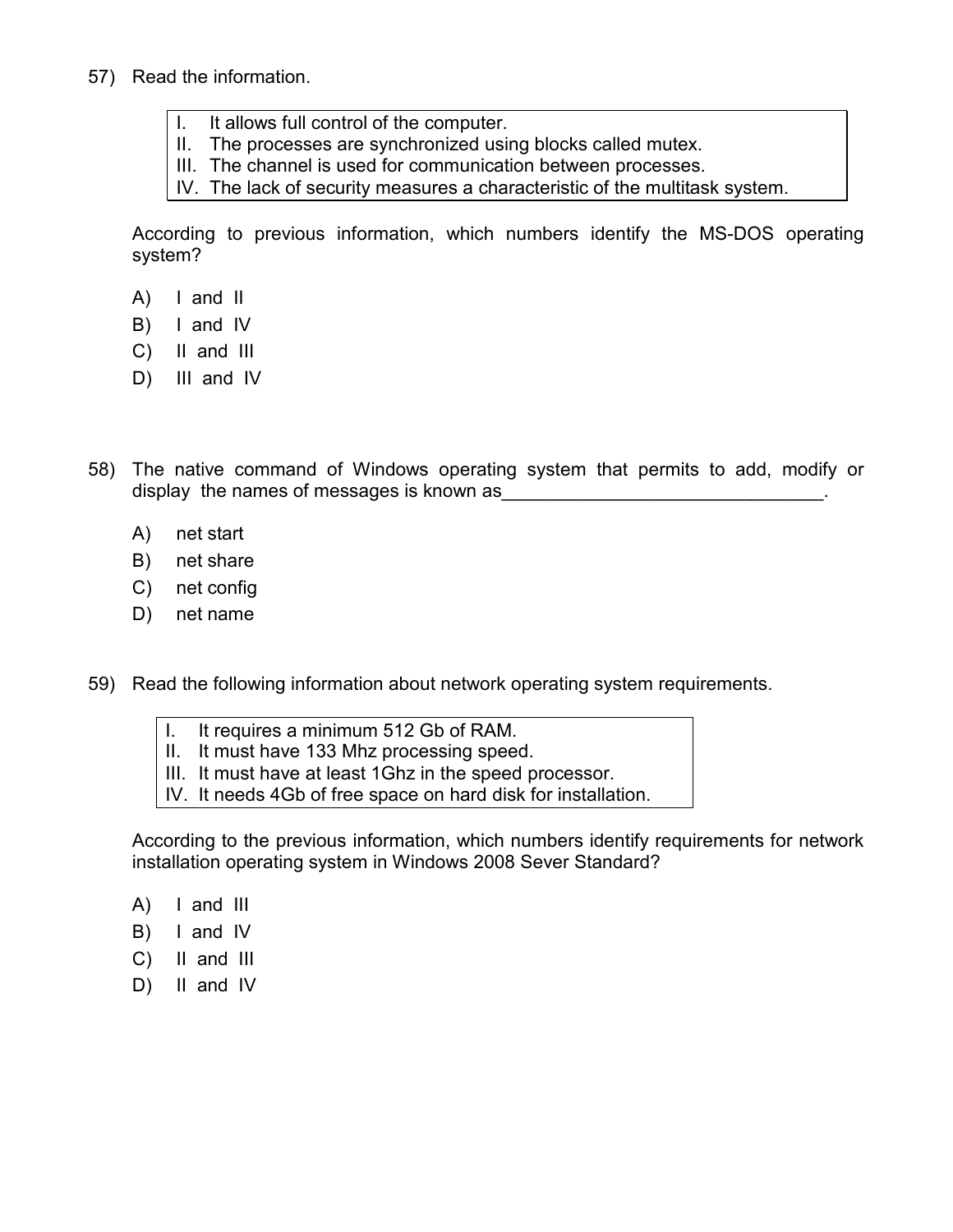## **Important Tips when Dealing with the Internet**

Here are some important tips in order to have better results when using the Internet. First, only download media and software from trusted sources. Viruses, trojans and spyware are often transferred between computers and users through downloaded programs. Read reviews before you download a free program, or check with someone you know for a personal review beforehand. Make sure anything you download and store on your computer has the appropriate copyright and is legal for you to have.

# **Adapted from www.ehow.com**

60) Based on the text, it is advisable to download

- A) programs from well-known websites
- B) programs without any restriction
- C) softwares without copyrights
- D) softwares from any website

Read the text.

#### **Personal Digital Assistants**

PDA (personal digital assistant) is a term for any small mobile hand-held device that provides computing and information storage and retrieval capabilities for personal or business use. Most PDAs have a small keyboard. Some PDAs have an electronically sensitive pad on which handwriting can be received. Apple's Newton, which has been withdrawn from the market, was the first widely-sold PDA that accepted handwriting.

## **Adapted from www.techtarget.com**

- 61) Based on the previous text, the Apple's Newton was the first PDA to **EXECUTE:** 
	- A) permit users to handwrite
	- B) permit users to plan schedules
	- C) allow people to store information
	- D) allow people to make phone calls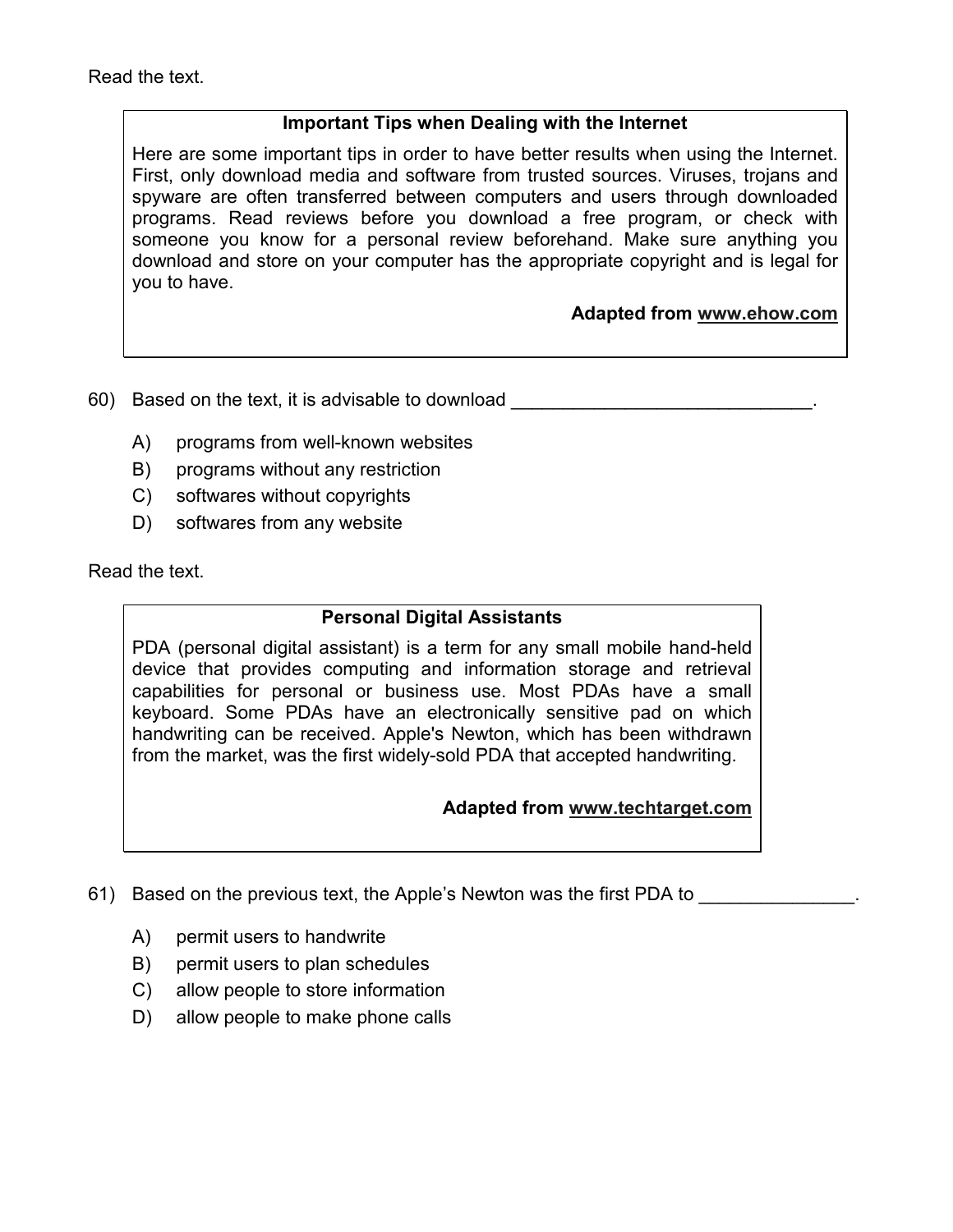62) Considere el siguiente enunciado lógico:

 $P \Rightarrow P^{\wedge} P$ 

El enunciado anterior corresponde a una

- A) tautología.
- B) disyunción.
- C) contingencia.
- D) contradicción.

63) A continuación se presenta la siguiente **tabla de verdad**:

| P | Q | $[(P \Rightarrow Q) \Rightarrow Q] \Rightarrow Q$ |
|---|---|---------------------------------------------------|
|   |   |                                                   |
|   |   |                                                   |
|   |   |                                                   |
|   |   |                                                   |

La tabla anterior es un ejemplo de

- A) equivalencia material.
- B) contradicción.
- C) tautología.
- D) negación.

64) Considere el siguiente número en el sistema hexadecimal:

358<sup>16</sup>

¿Cuál es su valor decimal, realizando la conversión respectiva?

- A) 192
- B) 224
- C) 856
- D) 1 024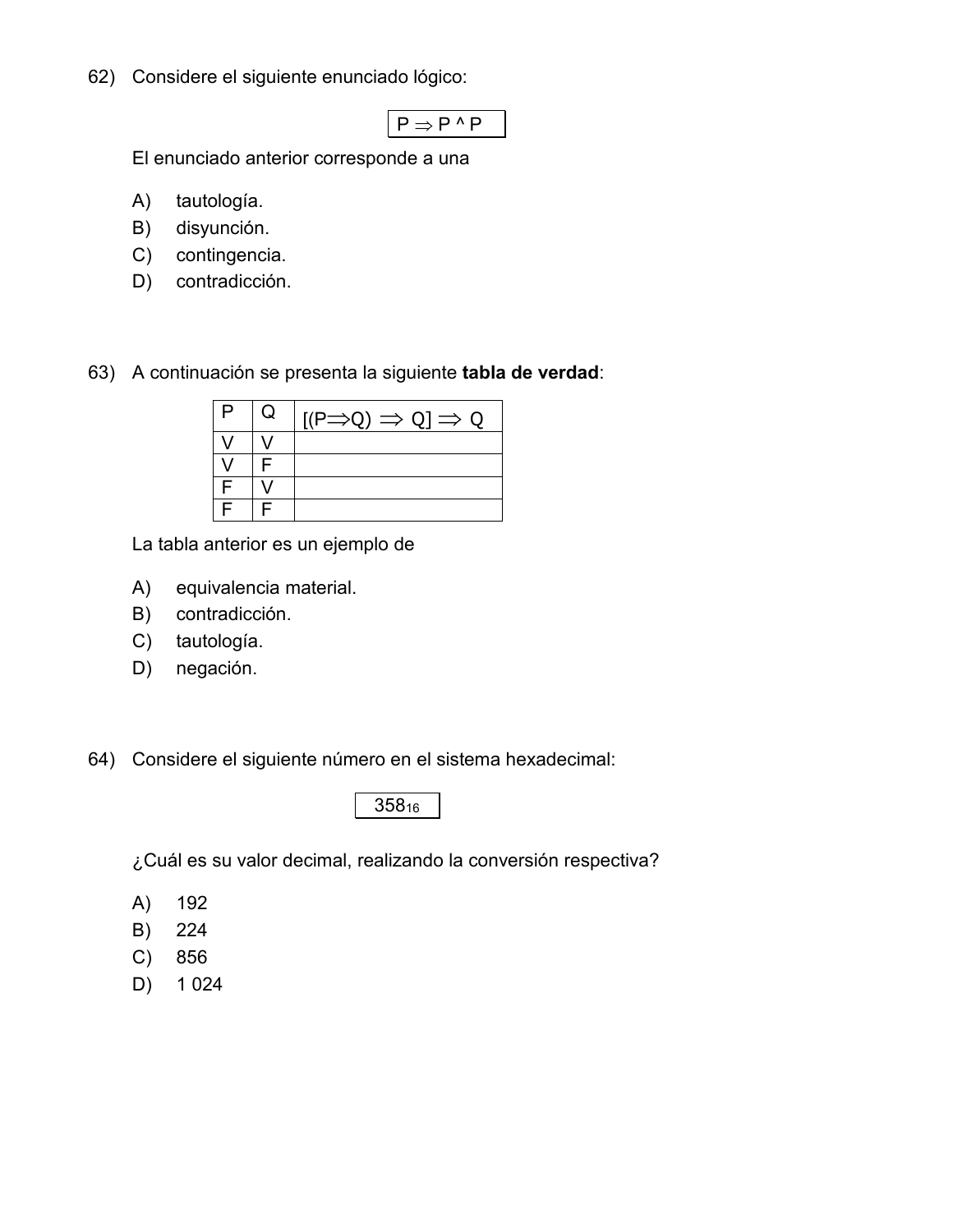65) Considere la información que se presenta en el siguiente mapa de Karnaugh:



El resultado de la simplificación utilizando el mapa anterior corresponde a

- $A)$   $\overline{C}$  + A
- B)  $\bar{D} + \bar{B}$
- $C)$  D +  $\overline{B}$
- D)  $AB\overline{C} + AD$

66) Considere el siguiente programa escrito en pseudocódigo:



¿Cuál es el valor de salida correcto, según el programa anterior?

- A) 11
- B) 16
- C) 23
- D) 30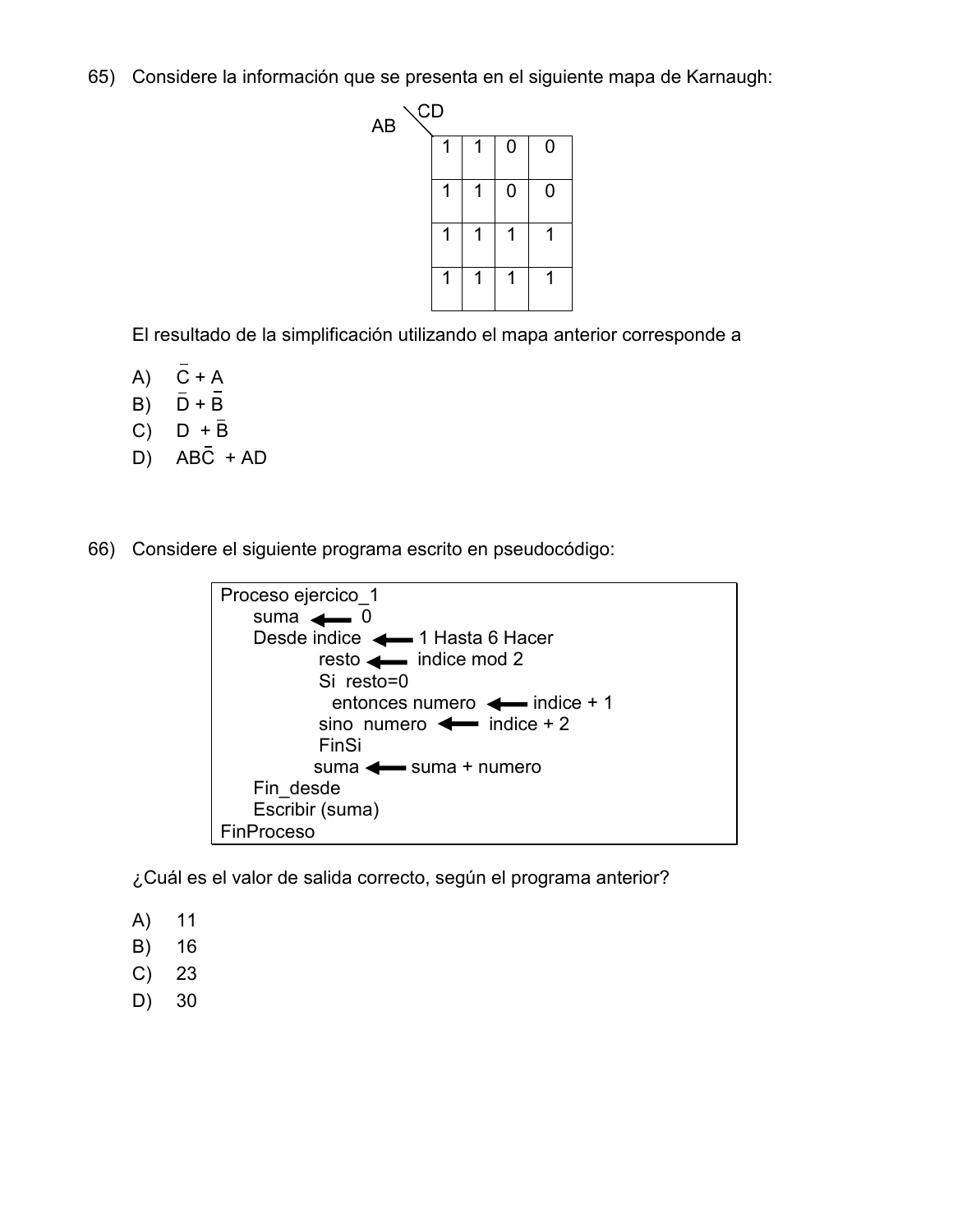67) Considere el siguiente programa escrito en pseudocódigo:



¿Cuál es el valor de salida correcto, según el programa anterior?

- A) 1
- B) 3
- C) 9
- D) 33
- 68) Lea el siguiente texto:

Representa un conjunto de uno o más atributos que juntos permiten identificar de forma única a una entidad dentro del conjunto de entidades.

¿A cuál elemento asociado a una base de datos hace referencia el texto anterior?

- A) Registro
- B) Diagramas
- C) Relaciones
- D) Super llave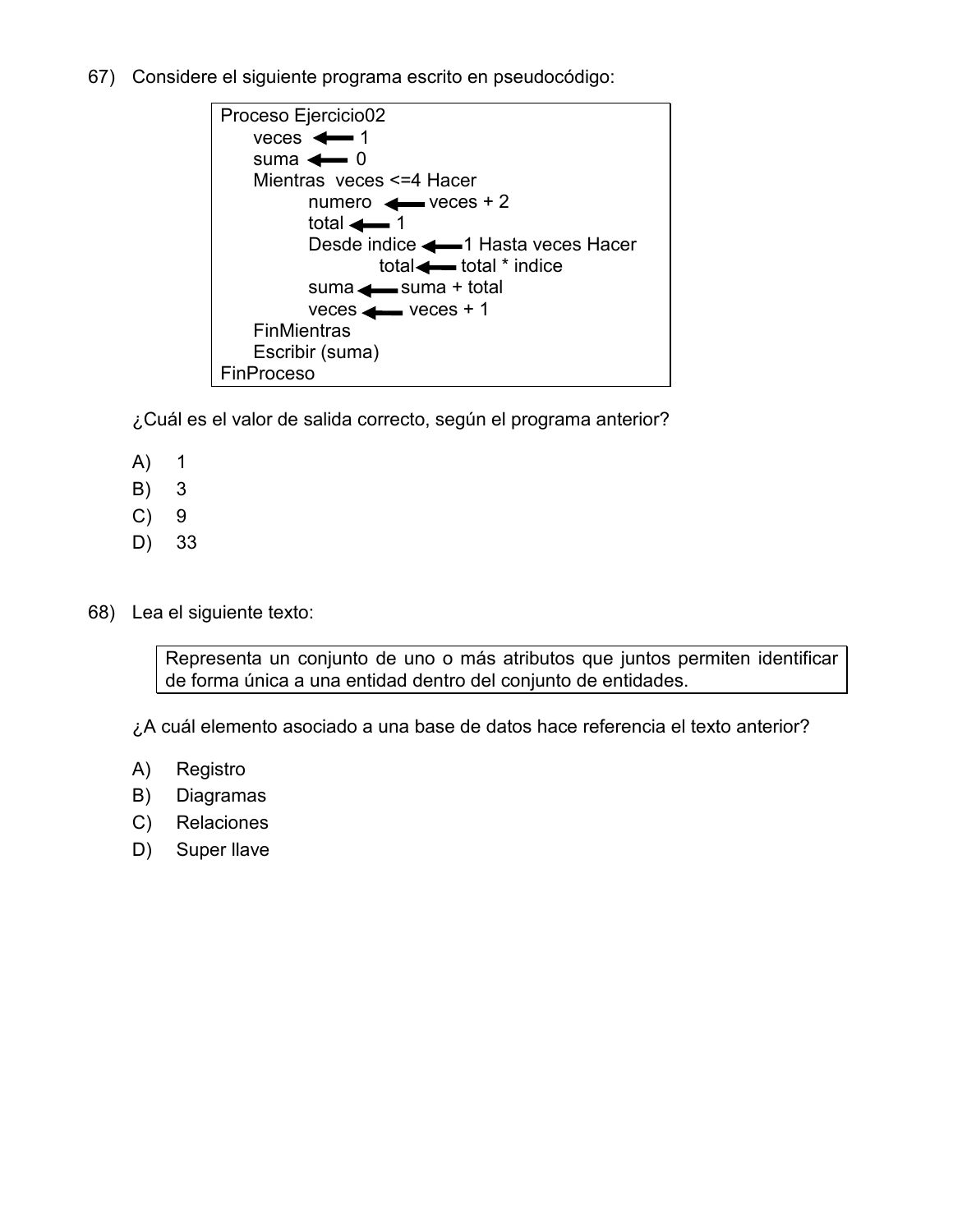69) Considere el siguiente pseudocódigo. El parámetro de entrada en la función denominada Funcion\_3 es por referencia.

| Inicio<br>Entero valor, elemento                                                                                                                                                          |
|-------------------------------------------------------------------------------------------------------------------------------------------------------------------------------------------|
| elemento $\leftarrow$ 1<br>valor $\leftarrow$ 1<br>Mientras (valor <=4) Hacer<br>Llamar funcion 3(elemento)<br>valor $\longleftarrow$ valor + 1<br>Fin mientras<br>Escribir(valor)<br>Fin |
| Entero Funcion Funcion 3(E/S Entero Numero)<br>Inicio<br>Numero $\leftarrow$ Numero + 3                                                                                                   |
| Devolver Numero                                                                                                                                                                           |
| Fin funcion                                                                                                                                                                               |

¿Cuál es el valor de salida correcto, según el pseudocódigo anterior?

- A) 3
- B) 5
- C) 7
- D) 9

70) En el modelo entidad-relación, las características de una entidad recibe el nombre de

- A) datos.
- B) archivos.
- C) atributos.
- D) relaciones.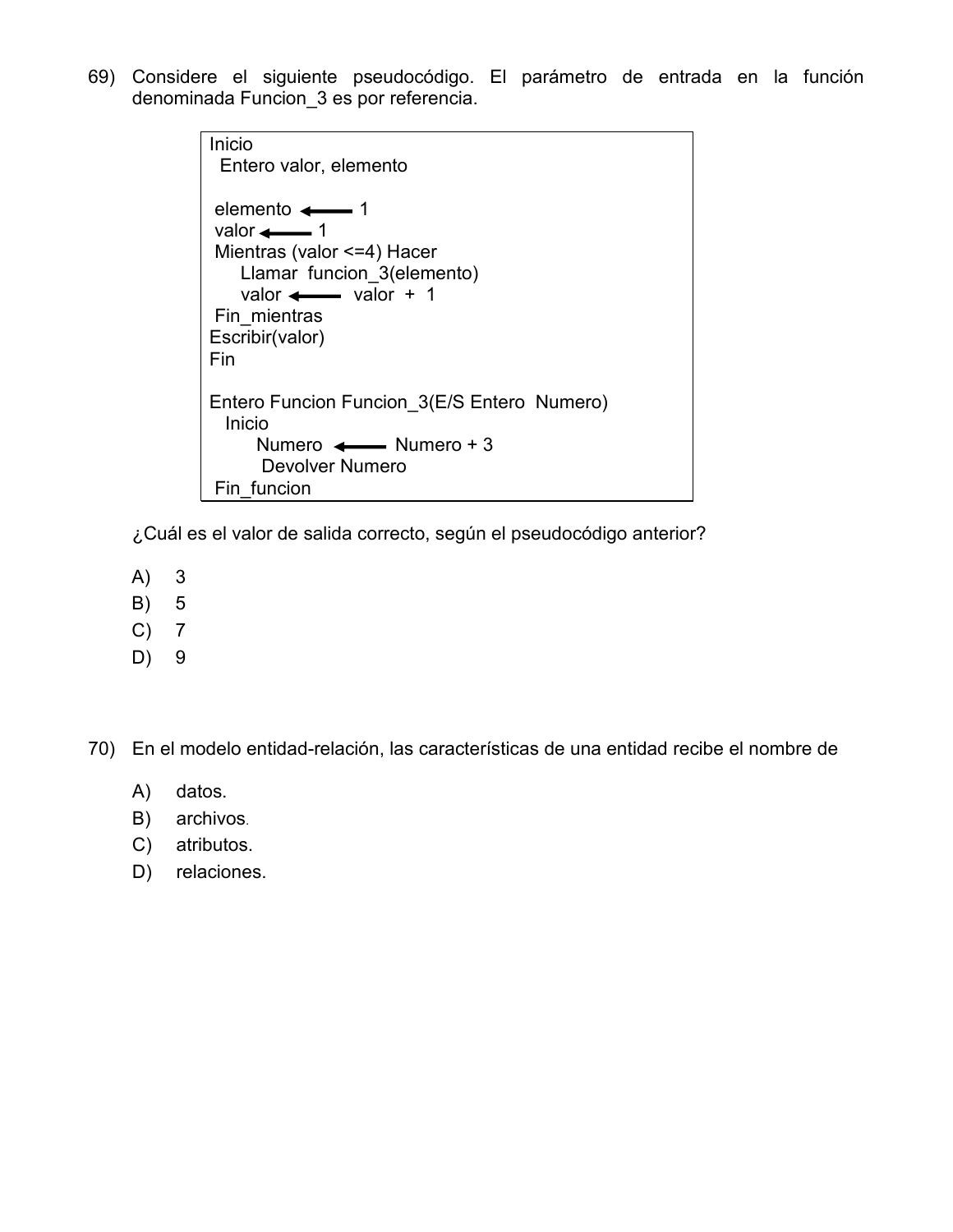71) Considere el siguiente pseudocódigo. El parámetro de entrada a la función denominada función\_1 es por referencia.

```
Inicio 
  Entero Valor 
 Valor \leftarrow 5
 Llamar funcion 1(Valor)
 Escribir (Valor)
Fin 
Real Funcion funcion 1(E/S Entero Numero)
 Inicio 
     Entero indice 
Desde indice \longleftarrow 1 hasta 2 Hacer
Numero <------ Numero * indice
     Fin_desde 
     Devolver Numero 
Fin_funcion
```
¿Cuál es el valor de salida correcto, según el pseudocódigo anterior?

- A) 5
- B) 10
- C) 15
- D) 20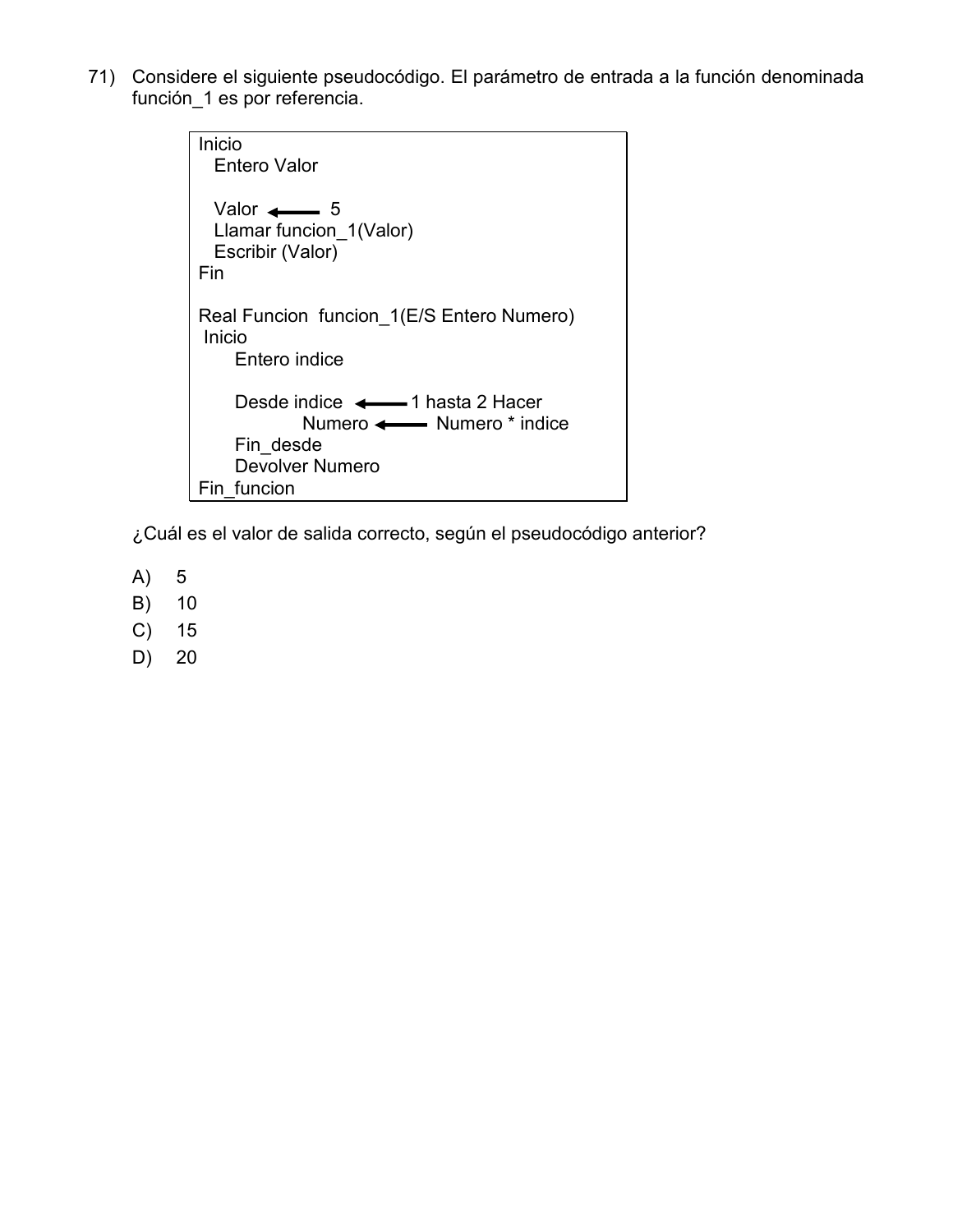72) Considere el siguiente fragmento de programa escrito en pseudocódigo:



¿Cuál es el valor de salida correcto, según el fragmento de programa anterior?

- A) 24
- B) 32
- C) 48
- D) 64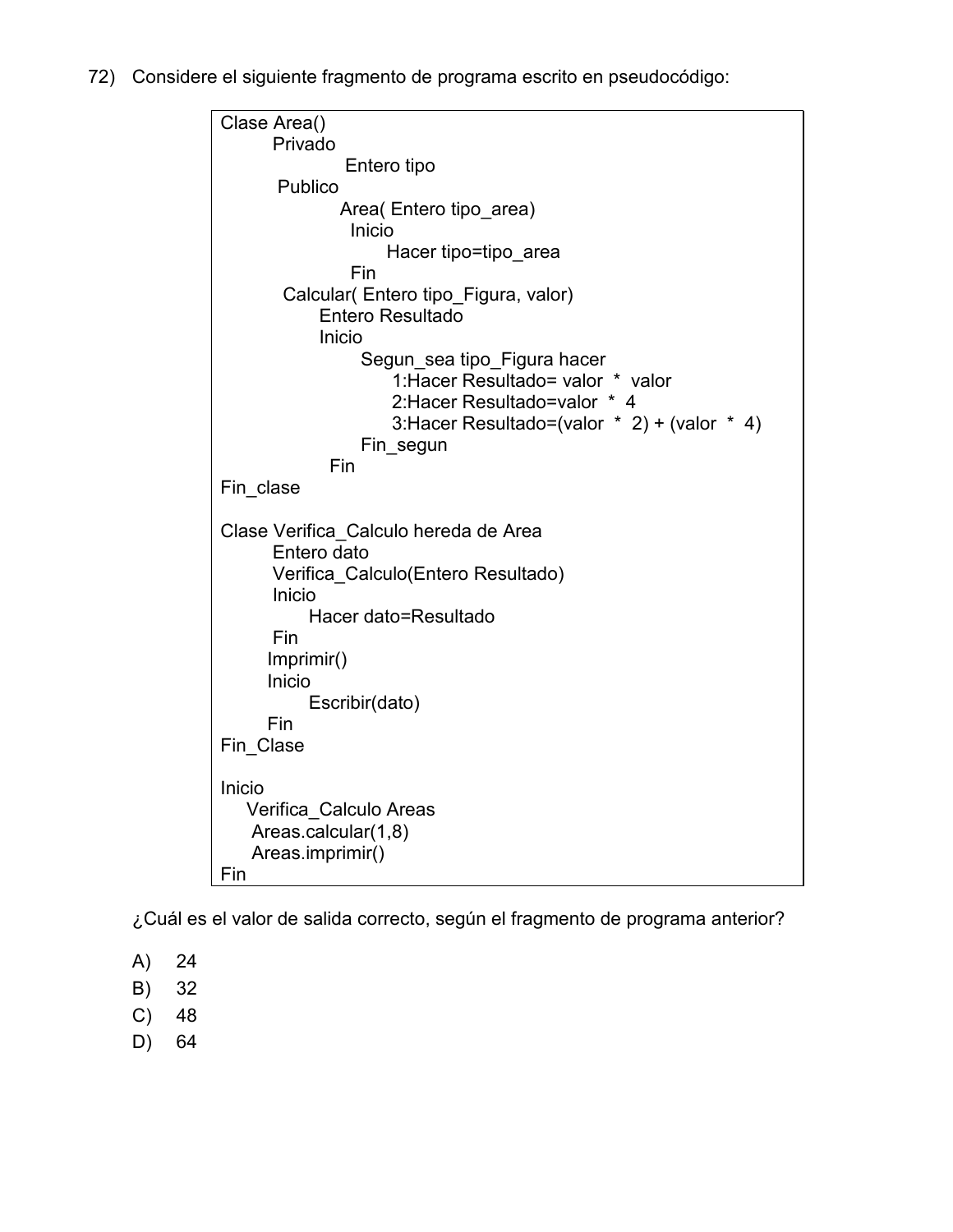73) Considere el siguiente fragmento de programa escrito en pseudocódigo. La variable denominada numeros es una estructura lineal que almacena los valores de 1, 2, 3, 4, 5,6 y 7 respectivamente:



¿Cuáles son los valores de salida correctos, según el fragmento de programa anterior?

- A) 4 4, 6 B) 4 8, 12 C) 4, 6, 14
- D) 4, 10, 14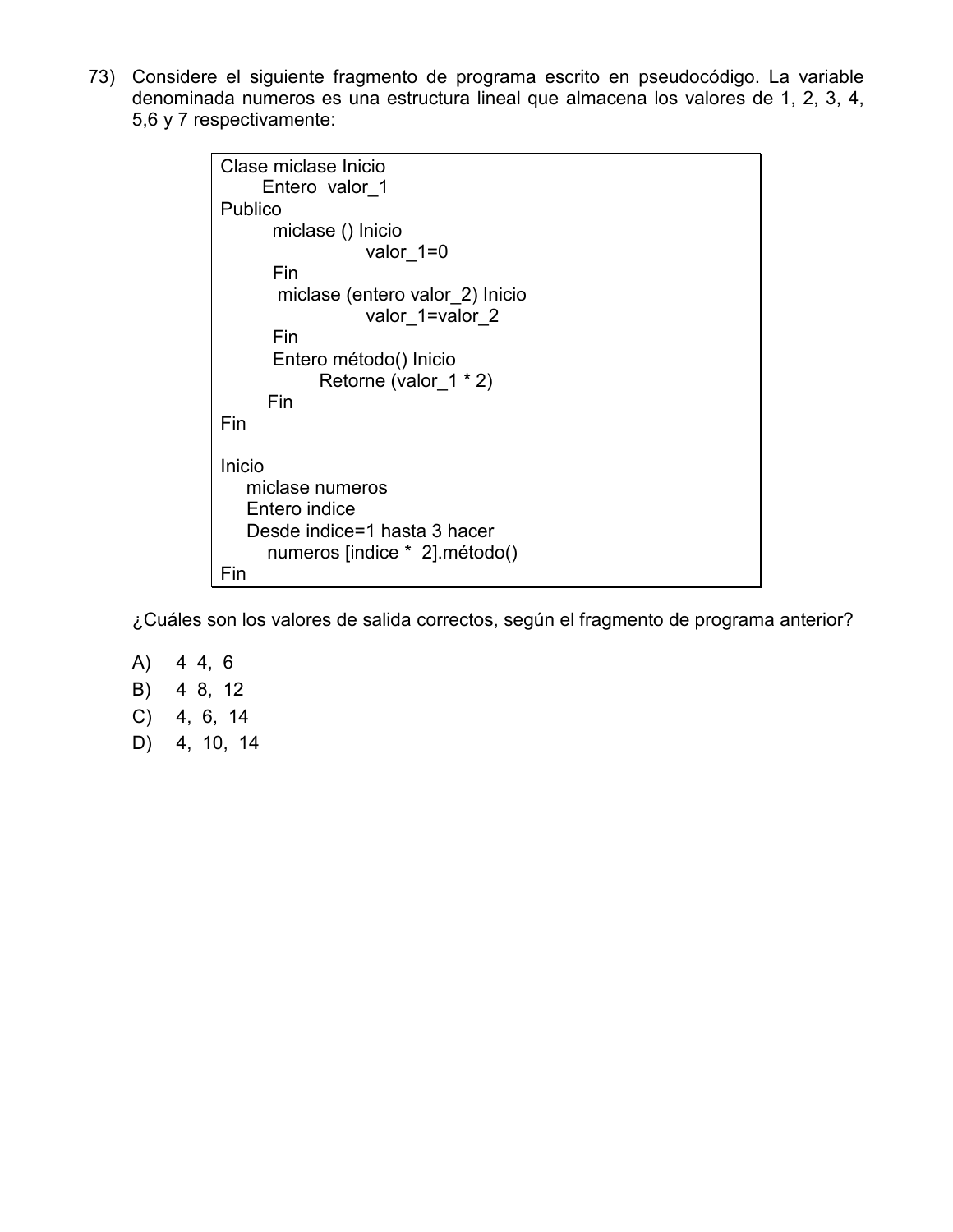74) Asocie los componentes de la columna A sobre los elementos que conforman un análisis FODA con su respectiva descripción dentro de la empresa de la columna B.

| Columna A                          | Columna B                                 |
|------------------------------------|-------------------------------------------|
|                                    |                                           |
| Oportunidades                      | P. Nuevos métodos o procesos tecnológicos |
| <b>Debilidades</b><br>$\mathbf{H}$ | Q. Los servicios son ineficientes         |
| III. Amenazas                      | R. Cambios en el mercado                  |
| IV. Fortalezas                     | S. Personal calificado                    |
|                                    |                                           |

¿Cuál es la forma correcta de asociar ambas columnas?

- A) I P II Q III R IV S B) I S - II P - III Q - IV R C) I R - II S - III P - IV Q
- D) I Q II R III S IV P
- 75) Observe el siguiente esquema sobre principios básicos del desarrollo de proyectos informáticos:



¿Qué tipo de diseño de un proyecto informático hace referencia el esquema anterior?

- A) Cascada
- B) Prototipado
- C) Entrega Evolutiva
- D) Entrega por etapas